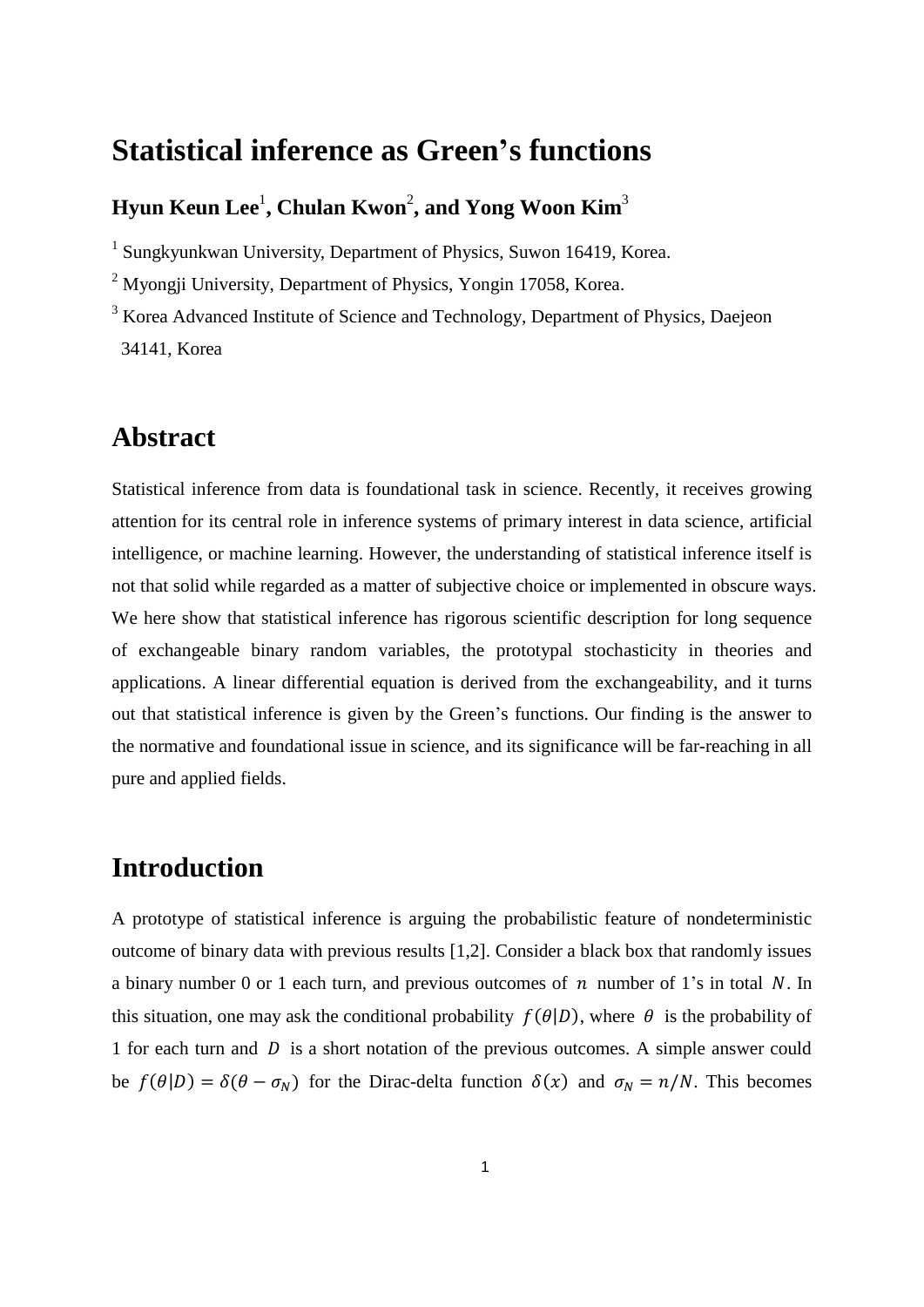rather intuitive for large  $N$ , and seems getting natural when a proper variation is additionally considered. Consequently, for large N, a proper localization around  $\theta = \sigma_N$  is intuitively expected, of which limiting feature is

$$
\lim_{N\to\infty} f(\theta|D) = \delta(\theta - \sigma_{\infty}) \cdots (1)
$$

for  $\sigma_{\infty} \equiv \lim_{N \to \infty} \sigma_N$ . This data-based inference is the spirit and methodology of science [1-5].

#### **Current aspects on statistical inference**

Although Eq. (1) is pursued in science, the justification of Eq. (1) itself is far from satisfactory. The so-called Bayesianism was the first attempt to examine what Eq. (1) is, and arrived at a claim that Eq. (1) must be a belief. According to Bayesianism, any  $f(\theta|D)$  is possible in belief, and thus, therein, the limiting behavior written in Eq. (1) is a matter of subjective choice of  $f(\theta|D)$  [1,6-9]. This way, Bayesianism has been arguing an aspect that is rather uncomfortable in scientific point of view. Meanwhile, the major academia called frequentism suggested a framework against subjectivity [10-14]. For scientific objectivity, the notion of probability or weight of statement  $\theta$ , like  $f(\theta|D)$ , is not accepted because of no practical way to quantify it. However, as  $f(\theta|D)$  is the natural entity in inference, related schemes remain their own self-consistent statements whose actual role in inference is obscure. For example, the confidence interval [13] in the regular curriculum is in fact irrelevant to the inference of population property in a probabilistic way with a sample. Nevertheless, it is widely used while regarded as if does [15-19]. Ironically, this is the very misuse the original proponent Neyman warned from the beginning. In a sense, this uncontrollable situation is by itself the supporting evidence of the urgent need for a systematic understanding and utilization of Eq. (1).

#### **A new way to statistical inference**

When one says inference with data, considering  $f(\theta|D)$  or something similar is very immediate and natural. Thus, as the central entity in statistical inference,  $f(\theta|D)$  should be treated in a very reliable way. However, the apparent intractability of  $f(\theta|D)$  is regarded as the reflection of the claimed subjectivity, and this provokes the rejection of  $f(\theta|D)$  itself to keep the scientific stance in study. We here remark that an inference study by subjective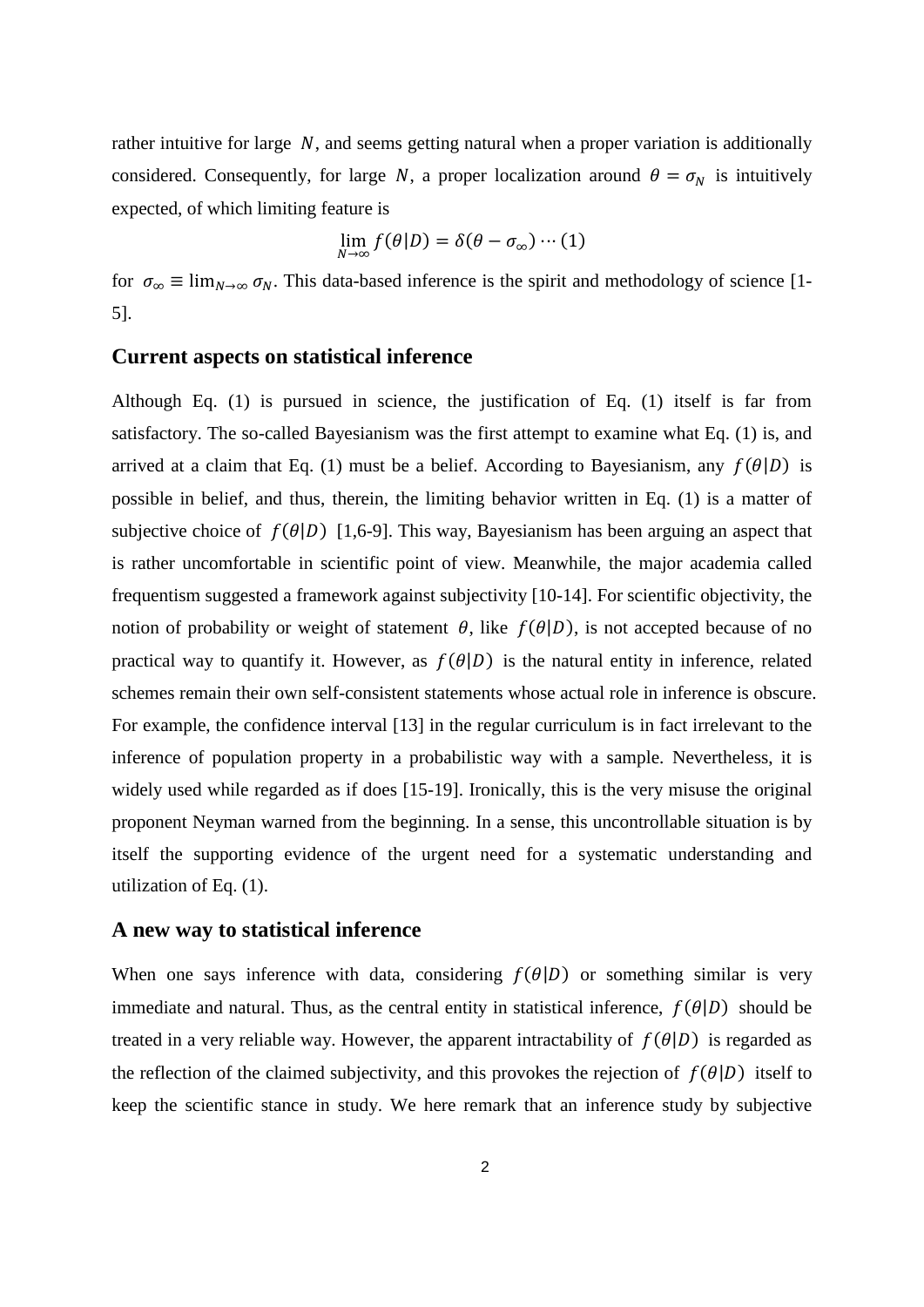quantification or in the absence of its central entity cannot make a scientifically meaningful progress. Thus if the intractability is resolved, the nonconstructive situation will drastically change. In this work, we will demonstrate that  $f(\theta|D)$  can be specified in objective way for long sequence  $D$  of exchangeable binary random variables that gave the birth of the study of  $f(\theta|D)$  [1,2], still of significance in modern theories and applications [20-28]. We find out that  $f(\theta|D)$  is given by the Green's functions [29] of the differential equation derived from the definition of conditional probability.  $f(\theta|D)$  obtained in this objective way then justifies Eq. (1).

## **Results**

A random sequence  $(x_1, x_2, ...)$  is called exchangeable when its probability has the permutation symmetry such that  $P(x_1, x_2, \ldots, x_N) = P(x_{\pi(1)}, x_{\pi(2)}, \ldots, x_{\pi(N)})$  for all N and permutations  $\pi$ . Let  $x_i$  be binary with  $x_i = 0$  or 1, and  $D = (x_1, x_2, \dots, x_N)$  be the *N*-digit exchangeable sequence. De Finetti's representation theorem [20] states that exchangeable random sequence is a mixture of independent and identically distributed random variables, i.e., for a mixture weight  $f(\theta)$ , it holds that  $P(D) = \int d\theta P(D|\theta) f(\theta) = \int d\theta \prod_{i=1}^{N} \theta^{x_i} (1 - \theta)^{x_i}$  $\theta$ )<sup>1-x<sub>i</sub></sup>  $f(\theta)$ . We consider random variable  $\sigma_N \equiv \sum_{i=1}^N x_i / N$ , the frequency of 1 in *D*, and probability  $P_{\sigma_N}$ . By exchangeability, it reads  $P_{\sigma_N} = \begin{pmatrix} N & N \\ N \sigma_N \end{pmatrix}$  $\binom{N}{N\sigma_N}$   $P(D)$  for binomial coefficient  $\binom{m}{n}$  $\binom{m}{n}$ . Below, we use the Laplace transform [29] of  $P_{\sigma_N}$ , defined as  $\sum_{\sigma_N} e^{-s\sigma_N} P_{\sigma_N}$ .

### **Differential equation for mixture weight**  $f(\theta)$

Expanding  $\sum_{\sigma_N} e^{-s\sigma_N} P_{\sigma_N}$  in powers of  $1/N$ , and then using the inverse Laplace transformation [29], we find up to the leading order of  $1/N$  (Methods I-V) that

$$
\hat{L}_{\theta}f(\theta) \equiv \left(1 + \frac{1}{2N} \frac{d^2}{d\theta^2} \theta(1 - \theta)\right) f(\theta) = \sum_{\sigma_N} P_{\sigma_N} \delta(\theta - \sigma_N) \cdots (2)
$$

Equation (2) is an inhomogeneous differential equation for  $f(\theta)$  with delta-peak heterogeneity sources by  $P_{\sigma_N}$ . A main issue of statistical inference is the relation between  $\theta$ and  $\sigma_N$ , which was raised by Bayes. Later, de Finetti [20] showed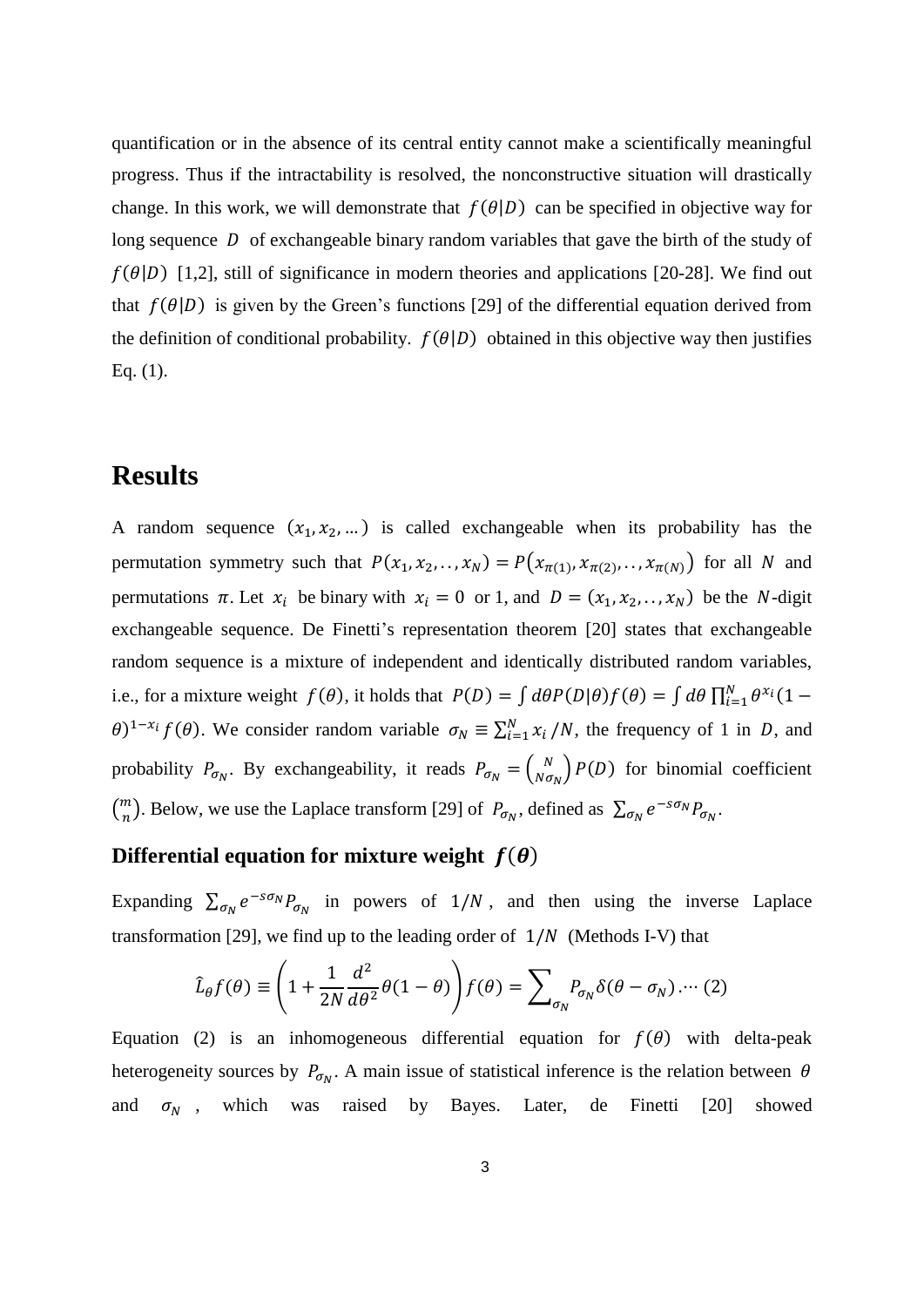$\int_0^\theta d\theta' f(\theta')$  $\int_0^{\infty} d\theta' f(\theta') = \lim_{N \to \infty} \sum_{\sigma_N \leq \theta} P_{\sigma_N}$ , but its finite-N feature with actual message for materialization has remained unknown yet [9]. This is resolved in Eq. (2) that reveals the leading finite-N feature of  $O(1/N)$  correction, from which the scientific inference we will report below follows. One may integrate Eq. (2) to write  $\int_0^{\theta} d\theta' f(\theta')$  $\int_0^\theta d\theta' f(\theta') + \frac{1}{2l}$ 2  $\frac{d}{d\theta}\theta(1 (\theta) f(\theta)|_{\theta^+} = \sum_{\sigma_N \leq \theta} P_{\sigma_N}$ , which shows how de Finetti's relation is modified with the leading correction by finite  $N$ .

### **Inference as Green's functions**

We introduce Green's function  $G_{\sigma_N}(\theta)$  of the linear differential operator  $\hat{L}_{\theta}$ , which satisfies  $\hat{L}_{\theta}G_{\sigma_N}(\theta) = \delta(\theta - \sigma_N)$ . Then, the formal solution of Eq. (2) is given by  $f(\theta) = \sum_{\sigma_N} P_{\sigma_N} G_{\sigma_N}(\theta)$ , which can be rewritten as  $f(\theta) = \sum_D P(D) G_{\sigma_N}(\theta)$  in use of  $P_{\sigma_N} = \begin{pmatrix} N \\ N\sigma \end{pmatrix}$  $\binom{N}{N\sigma_N} P(D)$ . On the other hand, it is straightforward to write  $f(\theta) = \sum_D f(\theta|D)P(D)$ . Comparing the two equations for  $f(\theta)$  in the approximation of Eq. (2), one finds

$$
f(\theta|D) = G_{\sigma_N}(\theta) \cdots (3)
$$

This remarkable finding shows that the intractability of  $f(\theta|D)$  is resolved and also that inference is the objective task to find the associated Green's functions instead of to choose a belief.

#### **Green's function**

We note  $\hat{L}_{\theta}$  is a hypergeometric differential operator [29] (Methods V), whose homogeneous solution is given by the linear combination of the hypergeometric functions  $\mathcal{H}(\theta) = {}_2F_1(c_+, c_-, 2; \theta)$  for  $c_{\pm} = (3 \pm \sqrt{8N+1})/2$  and  $\mathcal{R}(\theta) = \mathcal{H}(1-\theta)$ . For the Green's function of the linear differential operator  $\hat{L}_{\theta}$ , one may try  $g_{\sigma_N, d}(\theta) = h_d \mathcal{H}(\theta) +$  $r_d \mathcal{R}(\theta) > 0$  in  $\sigma_N < \theta < d/N$  (or  $d/N < \theta < \sigma_N$ ) while vanishing elsewhere.  $h_d$  and  $r_d$ are conditioned to satisfy  $\hat{L}_{\theta}g_{\sigma_N,d}(\theta) = \delta(\theta - \sigma_N)$ , and then  $g_{\sigma_N,d}(\theta)$  becomes an instance of  $G_{\sigma_N}(\theta)$ . See Methods VI for the construction-detail of  $g_{\sigma_N,d}(\theta)$ . An example is shown in Fig. 1(A).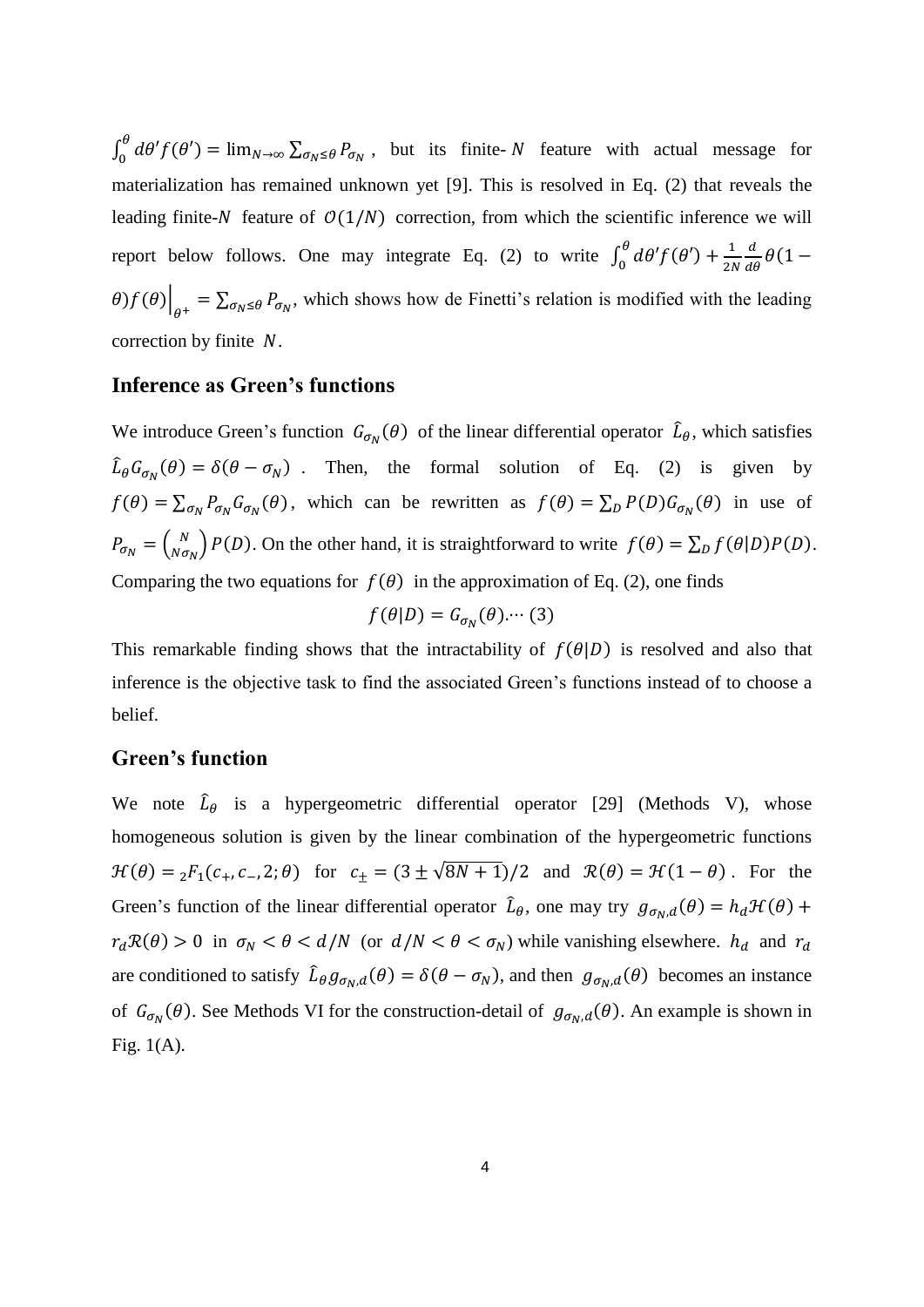

**Fig.** 1: **Illustration of a few**  $G_{\sigma_N}(\theta)$  **and its localization width.**  $G_{\sigma_N}(\theta)$  for  $\sigma_N = 0.5$  and  $N = 80$  is shown in (A), which is given by  $g_{\sigma_N,d}(\theta)$  for  $d = 44$  [see text and Methods VI for the details]. More cases with  $d = 41,38,43,36$  are in (B) from top to bottom. A general case by linear superposition of  $g_{\sigma_N,d}(\theta)$ s with equal weights, i.e.,  $G_{\sigma_N}(\theta) = \sum_d g_{\sigma_N,d}(\theta)/8$  for  $d = 40 \pm 1,2,3,4$ is in (C). In (A-C), the vertical axes are in their own proper units for visualization. The ratio of the width of  $G_{\sigma_N}(\theta)$  to N, i.e.,  $\Delta d/N \equiv (d_+ - d_-)/N$  is displayed in log-log scale in (D), where the guiding line is  $1.1/\sqrt{N}$  and the data points are obtained for  $N = 10 \times 2^m$  for  $m = 1, 2, ..., 11$ . The inset shows the data points of  $\delta \equiv (d_+ - d_-)/(2\kappa\sqrt{N})$  from  $\sigma_N = 0.1, 0.2, \ldots, 0.9$  for large N on the  $\sigma_N$ - $\delta$  plane in linear-linear scale, where the guiding curve is  $\sqrt{\sigma_N(1 - \sigma_N)}$  for  $\kappa = 1.1$  and the axes are omitted for simplicity.

For given  $\sigma_N$ , various values of d are possible as shown in Fig. 1(B). There exist such  $d_{\pm} = d_{\pm}(\sigma_N)$  that impose bound on d, i.e.,  $d_{-} \leq d \leq d_{+}$ . Then, for the general construction of  $G_{\sigma_N}(\theta)$ , one writes

$$
G_{\sigma_N}(\theta) = \sum_{d=d_-}^{d_+} w_d g_{\sigma_N, d}(\theta) \cdots (4)
$$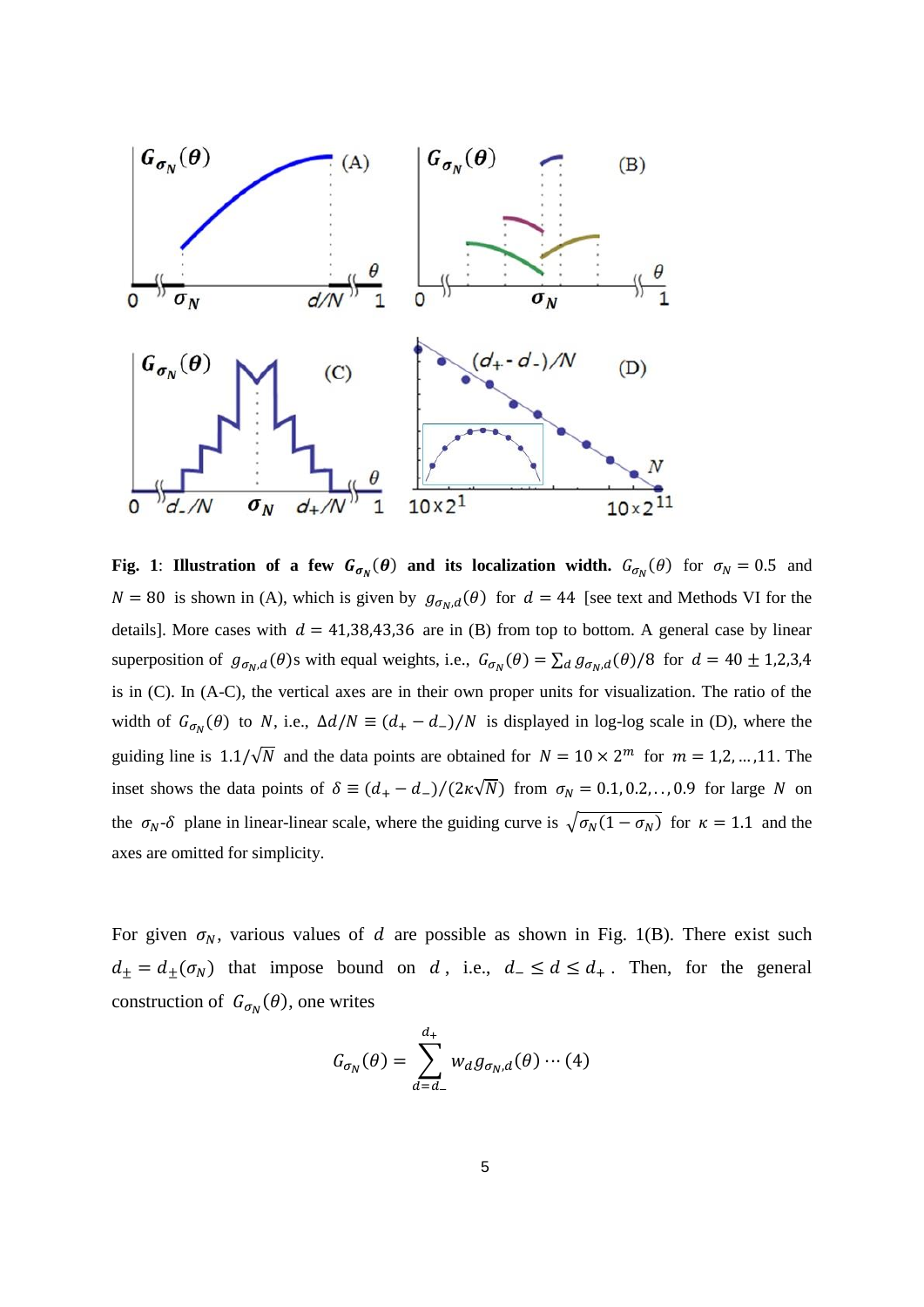for weight  $w_d \ge 0$  of  $\sum_d w_d = 1$ . Various configurations of  $w_d$  manifest the freedom of  $G_{\sigma_N}(\theta)$ . An instance of  $G_{\sigma_N}(\theta)$  with uniform  $w_d$  is drawn in Fig. 1(C). We numerically confirm  $d_{\pm}(\sigma_N) = N \sigma_N \pm \kappa \sqrt{N \sigma_N (1 - \sigma_N)}$  with  $\kappa = 1.1(1)$  for large N [see Fig. 1(D)]. Thus,  $G_{\sigma_N}(\theta)$  is localized in the  $(\sigma_N - \kappa \sqrt{\sigma_N(1 - \sigma_N)/N}, \sigma_N + \kappa \sqrt{\sigma_N(1 - \sigma_N)/N})$ interval. We remark non-negative  $G_{\sigma_N}(\theta)$  does not exist for  $\sigma_N = 0$  and 1. This exception is practically unproblematic as such D with  $\sigma_N = 0$  and 1 is not practical for large N.

#### **Extraneousness of homogenous solutions**

Equation (2) is derived for nonnegative heterogeneity sources of unit sum. Therefore, any homogeneous solution  $h(\theta)$  of  $\hat{L}_{\theta}h(\theta) = 0$  is by itself extraneous, which has to be excluded when finding the solutions. Hence, no homogeneous solution is added in constructing  $G_{\sigma_N}(\theta)$ . We conjecture that the space of the resultant extraneous solutions appearing when involved with homogeneous solutions is the mathematical realization of the subjectivity claimed in Bayesianism. This issue will be separately treated elsewhere.

## **Discussion**

### **Scientific description of Eq. (1)**

By  $f(\theta|D) = G_{\sigma_N}(\theta)$  for large N [Eq. (3)],  $f(\theta|D)$  is localized near  $\theta = \sigma_N$  and its width is at most  $\approx 2\kappa\sqrt{\sigma_N(1-\sigma_N)/N}$ . Although a localization around  $\sigma_N$  is intuitive, it is highly nontrivial to argue whether it is substantial or not. The most challenging factor is that the statement  $\theta$ , as a hypothesis, is not an observable. There seems to be no way to calibrate or insist the value of  $f(\theta|D)$ , in general, its profile. In line with this, Bayesianism claims that  $f(\theta|D)$  is a matter of subjective choice, and then, therein, any profile must be superficial. We here point out that this cannot be an inevitable logical consequence of the apparent intractability of  $f(\theta|D)$ . If it is admitted this intractability could result in such arbitrariness, why not the intuition for localization by enough data may imply the opposite. Hence, to invent and elaborate the language for  $f(\theta|D)$  that can explain what the intuition by data is should be a steady issue in inference study.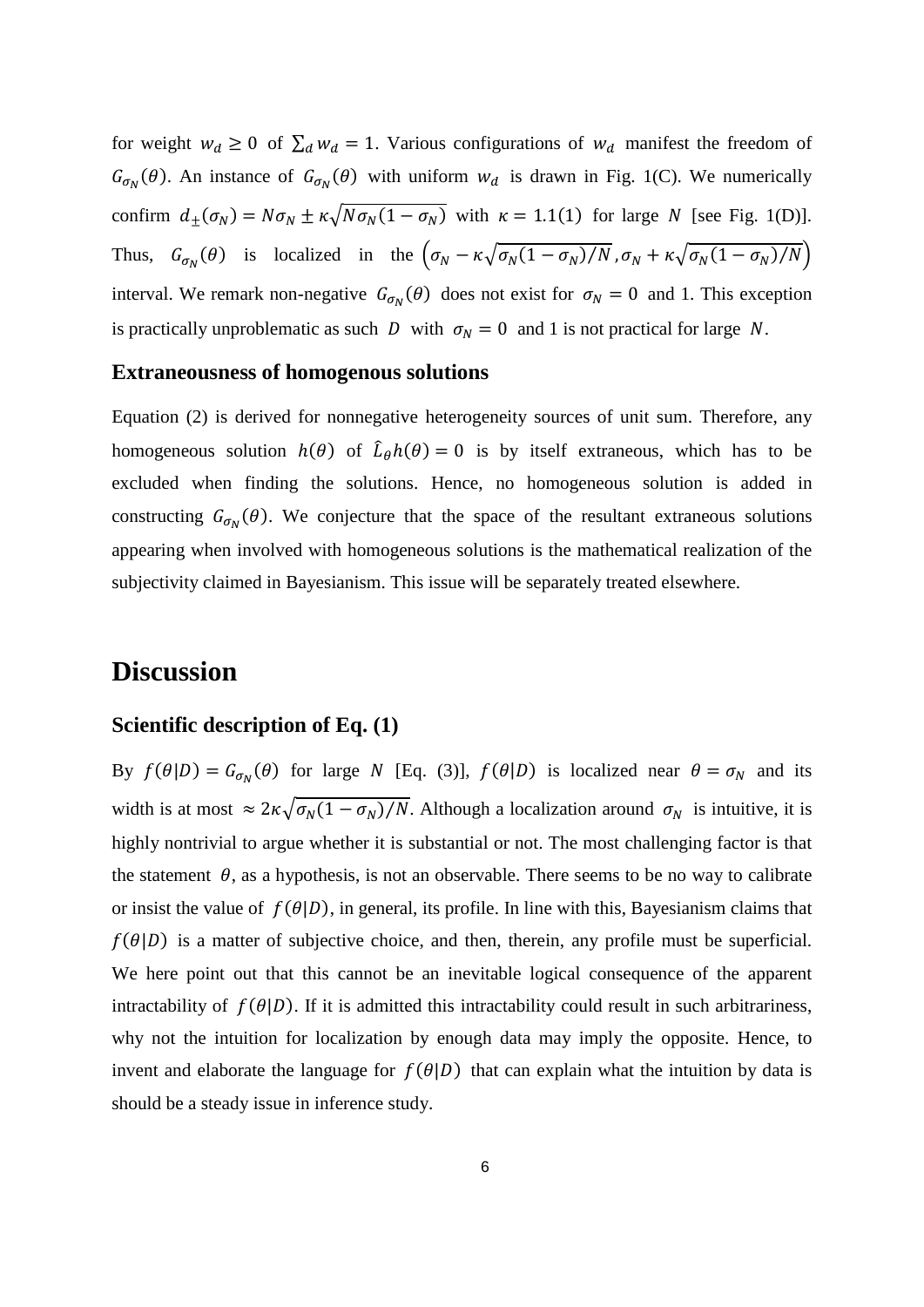We find out  $f(\theta|D) = G_{\sigma_N}(\theta)$ , which indicates the localization of  $f(\theta|D)$  near  $\theta = \sigma_N$  is substantial. The upper bound of the width of  $G_{\sigma_N}(\theta)$  characterizes and quantifies the localization. The objective existence of  $G_{\sigma_N}(\theta)$  shows  $f(\theta|D)$  is not such an entity that can be subjectively assigned in a belief. This way, as  $f(\theta|D)$  turns out to be a scientific entity, the frustrating situation by the denial of  $f(\theta|D)$  can be also resolved. Accepting the objectively specifiable central entity  $f(\theta|D)$  will make the inference study quite natural and efficient. An ultimate one is the understanding of Eq. (1). In the fact that  $G_{\sigma_N}(\theta)$  is normalized and its width shrinks to zero in the  $N \to \infty$  limit, Eq. (1) immediately follows. This way, the tractability of  $f(\theta|D)$  in our skill opens a completely different stage in the scientific study of statistical inference.

## **Intuitive inference versus**  $G_{\sigma_N}(\theta)$

Although the confidence interval is suggested in the denial of the entity  $f(\theta|D)$ , its overwhelming practical (mis)use is ironically based on the conception of  $f(\theta|D) \propto P(D|\theta)$ . With proper normalization N, it gives  $f(\theta|D) = N e^{-N(\theta - \sigma_N)^2/2\sigma_N(1 - \sigma_N)}$  for large N by the central limit theorem [30,31]. This is an intuitive finite- $N$  implementation of Eq. (1), which has been of wide use in most scientific and engineering fields. Interestingly, the normal distribution of mean  $\sigma_N$  and deviation proportional to  $\sqrt{\sigma_N(1 - \sigma_N)/N}$  is comparable with  $G_{\sigma_N}(\theta)$ . We consider this could explain, more or less, the wide use of the confidence interval in various fields despite no logical ground. Meanwhile, there is also noncomparable feature. For the normal distribution of such mean and deviation, the fraction in the  $\theta > |\sigma_N - 1.1\sqrt{\sigma_N(1-\sigma_N)/N}|$  region is larger than 26% while negligible for  $G_{\sigma_N}(\theta)$ provided  $\kappa = 1.1$ . The discrepancy implies that the confidence interval with confidence level above 74% is wider than the width of  $G_{\sigma_N}(\theta)$ . This is one of the interesting points when the messages by intuitive trials like the misuse of confidence interval is compared with those by  $G_{\sigma_N}(\theta)$ . We remark that no distribution of  $G_{\sigma_N}(\theta)$  in  $\theta > |\sigma_N - \kappa \sqrt{\sigma_N(1 - \sigma_N)/N}|$  should be understood as negligible tail therein for large  $N$ , which is much more negligible than its counterpart in the normal distribution. This is because the two distributions are, respectively, the asymptotics for large  $N$ .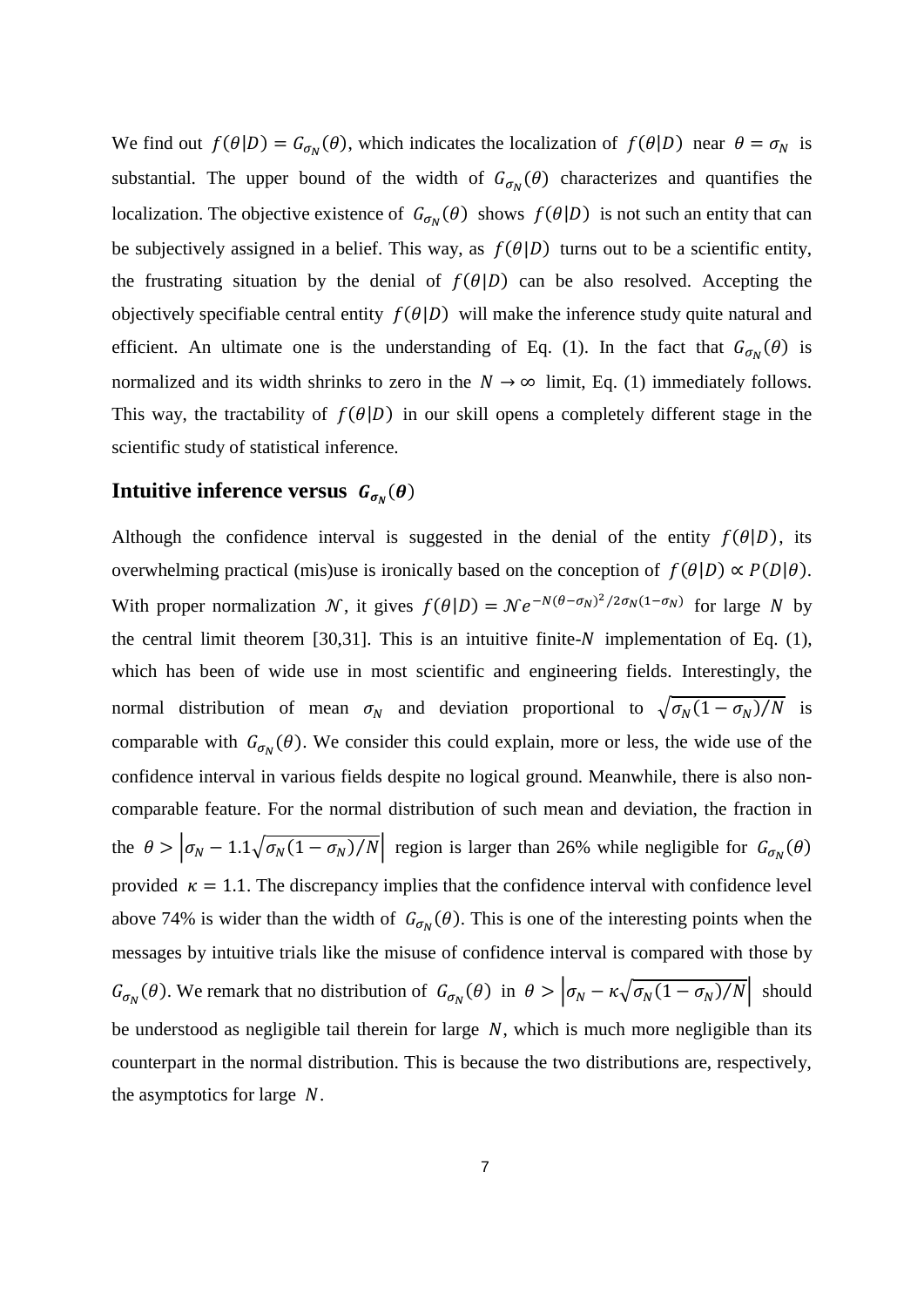#### **Specified freedom as inference itself**

The freedom of  $G_{\sigma_N}(\theta)$  means various  $f(\theta|D)$  is possible for finite N. We here emphasize this freedom is far from an artifact but a nature of inference. First of all, it is trivial that there are infinitely many  $f(\theta)$  satisfying  $P(D) = \int d\theta \prod_{i=1}^{N} \theta^{x_i} (1-\theta)^{1-x_i} f(\theta)$  for given  $P(D)$ , which is the equation of de Finetti's representation theorem our derivation began with. Various  $f(\theta)$  implies the freedom of  $f(\theta|D)$  through  $f(\theta) = \sum_D f(\theta|D)P(D)$ . This freedom is mathematically realized for large N through the various instances of  $G_{\sigma_N}(\theta)$ . Thus, to expect a single distribution as inference result for given finite observation is unnatural. The actual task of inference is to specify the space of the acceptable or tolerable distributions. This goal beyond mathematical description so far is now achieved in the form of  $G_{\sigma_N}(\theta)$ . We remark that the freedom of  $G_{\sigma_N}(\theta)$  does not allow to exclude the observation point  $\theta = \sigma_N$  or to separate the distribution, i.e., any instance of  $G_{\sigma_N}(\theta)$  is a simply connected distribution including  $\theta = \sigma_N$ .

### **Interval of predictive probability**

An immediate application of  $f(\theta|D)$  is  $P(E|D) = \int d\theta P(E|\theta) f(\theta|D)$ , the predictive probability of future event  $E$  after observation  $D$ . When  $E$  is of length  $K$  with  $k$  number of 1's, it reads that  $P(E|D) = \int d\theta \theta^k (1-\theta)^{K-k} f(\theta|D) \equiv \langle \theta^k (1-\theta)^{K-k} \rangle_{f(\theta|D)}$ . This average is basically a measure of overlap between  $\theta^k(1-\theta)^{K-k}$  and an instance of  $f(\theta|D) = G_{\sigma_N}(\theta)$ . Then, by the freedom of  $G_{\sigma_N}(\theta)$ , the values of  $P(E|D)$  form the interval

$$
\left(\inf\left\{\left(\theta^k(1-\theta)^{K-k}\right)_{G_{\sigma_N}(\theta)}\right\},\sup\left\{\left(\theta^k(1-\theta)^{K-k}\right)_{G_{\sigma_N}(\theta)}\right\}\right)\cdots(5)
$$

When  $k/K \leq d_{-}$ , for example, the interval becomes  $((\theta^{K}(1-\theta)^{K-k})_{g_{\sigma_N,d_{+}}(\theta)}, (\theta^{K}(1-\theta)^{K-k}))_{g_{\sigma_N,d_{+}}(\theta)}$  $(\theta)^{K-k}$  $\big|_{g_{\sigma_N,d_-}(\theta)}$ . When  $d_- < k/K < d_+$ , the left end is trivially  $(\theta^K(1-\theta)^{K-k})_{g_{\sigma_N,d_-}(\theta)}$ or  $(\theta^K(1-\theta)^{K-k})_{g_{\sigma_N,d_+}(\theta)}$  while the right end is  $(\theta^K(1-\theta)^{K-k})_{g_{\sigma_N,d}(\theta)}$  for some d. Similarly, any predictive probability for various  $E$  forms its own interval. This uncertainty regarding predictions is the natural consequence of the freedom of  $G_{\sigma_N}(\theta)$ . The notion of the interval of predictive probability provides scientific language for prediction.

#### **Statistical inference, the bottom line of science**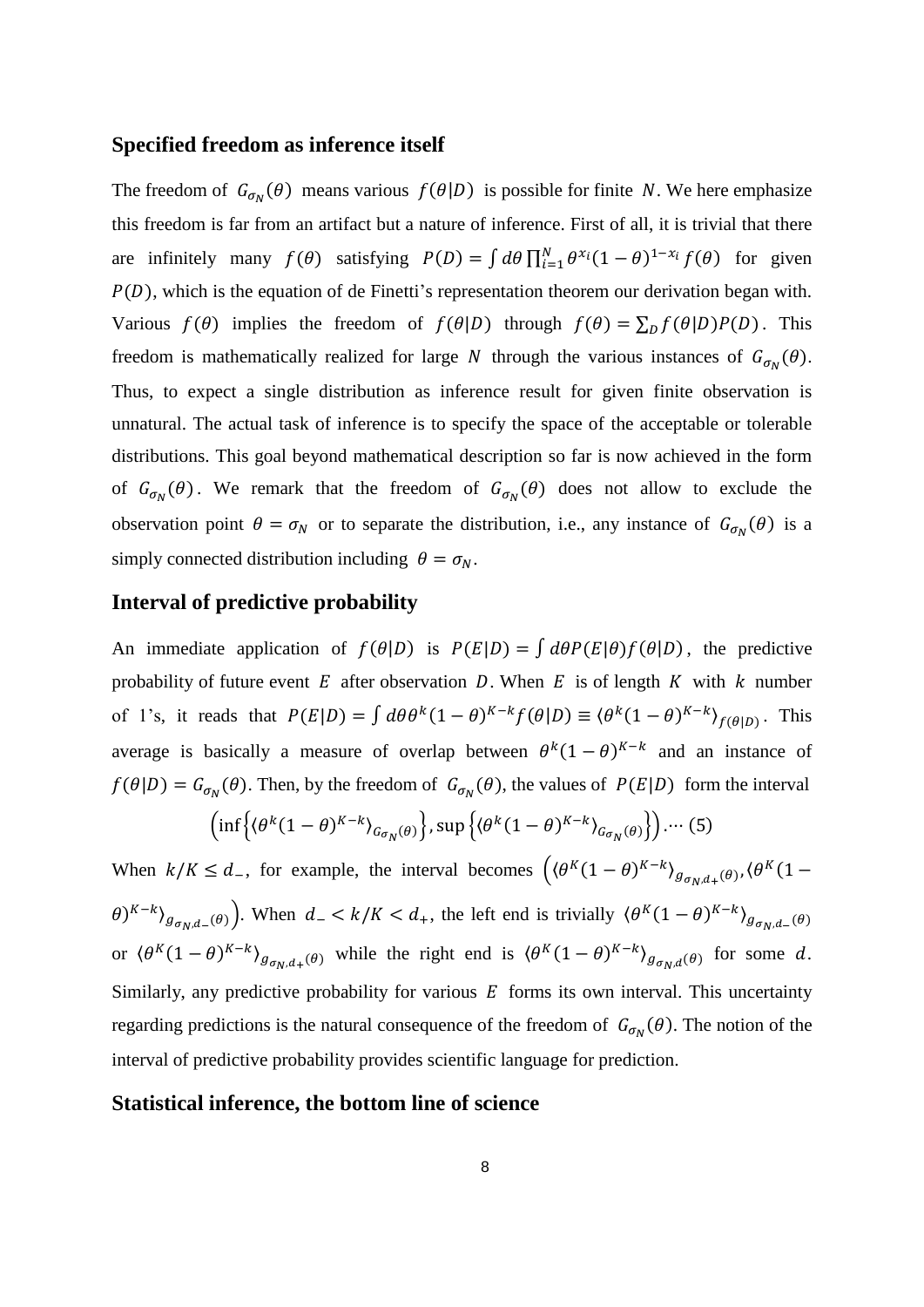Science pursues the objectivity by the inductive reasoning from observation data [32]. But, this objectivity is taken for granted while its concrete description remains open. This normative issue of science was mathematically raised by Bayes in the late 18th century, and he arrived at the apparent subjectivity of statistical inference [1]. This subjectivity has been overlooked in the unprecedented success history of science though suggesting science could be actually a belief. Recently, the success history faces the demand of the times, the reliable inference systems for big data in the name of artificial intelligence or machine learning. This basically asks what the bottom line of science, the inference from data, is. It is thus time to examine what the objectivity from data really means, and the scientific procedure and result we have discovered in this work is the answer. Our finding will be a breakthrough in scientific statistical inference and also science itself.

## **Methods**

### **I. Sequence-generating operators**

Consider 0-1 binary sequence  $(x_1, x_2, \ldots, x_N)$  with  $\sum_i x_i = n$ . Let  $|N, n\rangle$  be a notation for its length and the number of 1's therein. We consider a linear operator  $\hat{A}$ , whose operation is given as [33]

$$
\hat{A}|N,n\rangle = a_{N,n}|N+1,n+1\rangle \cdots (6)
$$

for  $0 < a_{N,n} < 1$ , where  $|N + 1, n + 1\rangle$  is for  $(x_1, x_2, \ldots, x_N, 1)$ . The linearity means that  $\hat{A}(c|N,n\rangle + c'|N',n') = c\hat{A}|N,n\rangle + c'\hat{A}|N',n'\rangle$  for constant c and c'. The complementary operation to  $\hat{A}$  is given as

$$
\hat{B}|N,n\rangle = b_{N,n}|N+1,n\rangle \cdots (7)
$$

with  $b_{N,n} = 1 - a_{N,n}$ , where  $|N + 1, n\rangle$  is for  $(x_1, x_2, \dots, x_N, 0)$ .

Consider the initial null state  $|0,0\rangle$ . By repeated application of  $\hat{A}$  or  $\hat{B}$  to  $|0,0\rangle$ , one may write

$$
\left(\prod_{i=1}^{N} \hat{A}^{x_i} \hat{B}^{1-x_i}\right)|0,0\rangle = \left(\prod_{i=1}^{N} a_{i-1,\sum_{j=1}^{i-1} x_j}^{x_i} b_{i-1,\sum_{j=1}^{i-1} x_j}^{1-x_i}\right)|N,n\rangle
$$
  

$$
\equiv Q(x_1,...,x_N)|N,n\rangle \cdots (8)
$$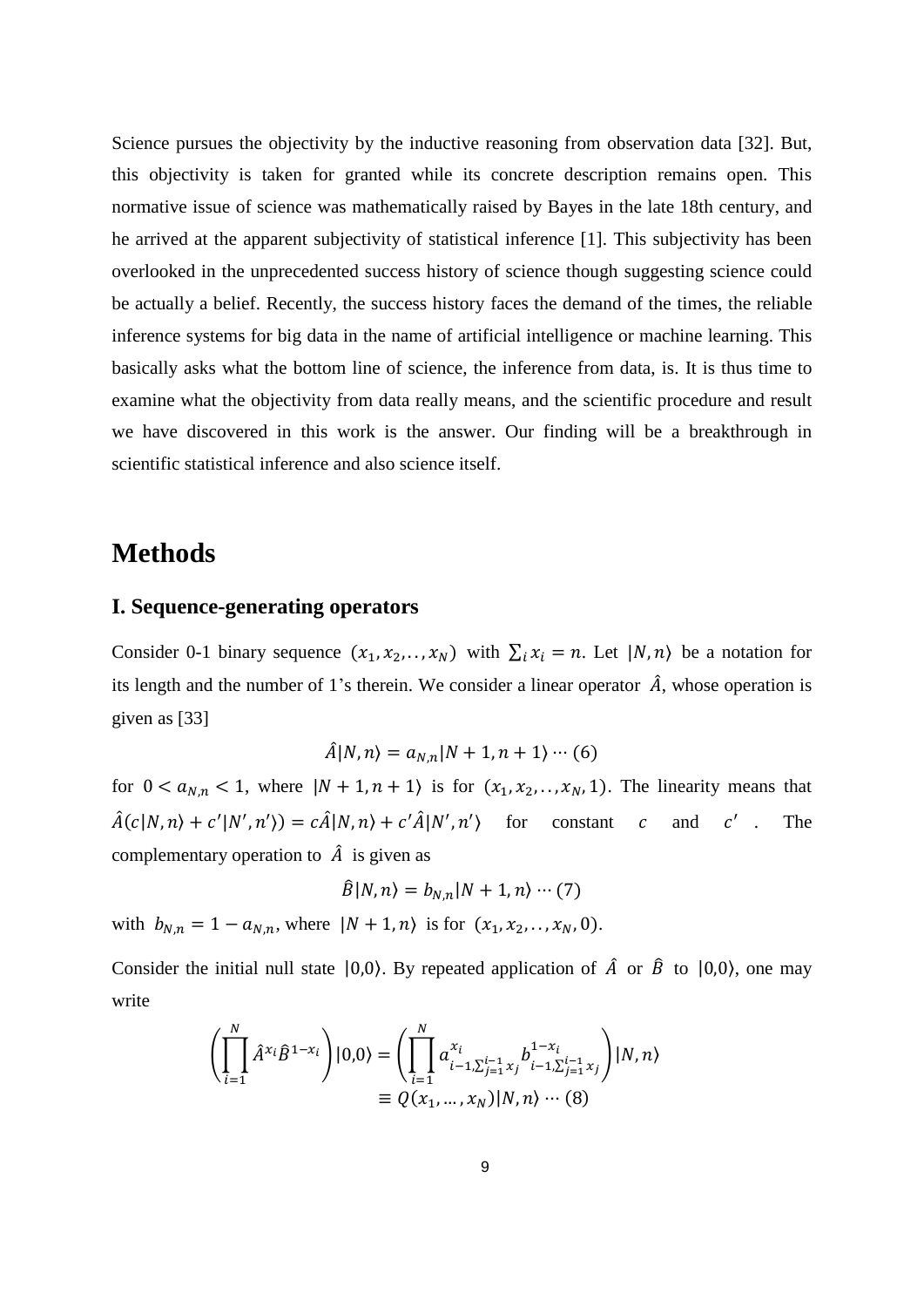By construction, it follows that  $Q(x_1, x_2, ..., x_N) > 0$  and  $\sum_{x_1, x_2, ..., x_N} Q(x_1, x_2, ..., x_N) = 1$ . This unit sum is attributed to the coefficient 1 of the initial state |0,0⟩ as readable in

$$
\sum_{x_1, x_2, \dots, x_N} Q(x_1, x_2, \dots, x_N) = \sum_{x_1, x_2, \dots, x_{N-1}} \left( a_{N-1, \sum_{j=1}^{N-1} x_j} Q(x_1, x_2, \dots, x_{N-1}) \right)
$$
  
\n
$$
+ b_{N-1, \sum_{j=1}^{N-1} x_j} Q(x_1, x_2, \dots, x_{N-1})
$$
  
\n
$$
= \sum_{x_1, x_2, \dots, x_{N-1}} Q(x_1, x_2, \dots, x_{N-1}) = \dots = \sum_{x_1} Q(x_1)
$$
  
\n
$$
= a_{0,0} + b_{0,0} = 1 \dots (9)
$$

Therefore,  $Q(x_1, x_2, ..., x_N)$  can be interpreted as a probability measure when  $x_i$  represent 0-1 binary random variables.

As a preliminary to our main task, we first show that  $Q(x_1, x_2, ..., x_N)$  can play the role of the probability of sequence  $(x_1, x_2, ..., x_{N-1})$  that is composed of exchangeable 0-1 binary random variables  $x_i$ .

#### **II. Equivalence between commutativity and exchangeability**

Let  $P(x_1, x_2, ..., x_N)$  be the probability for exchangeable 0-1 binary random  $x_i$ . De Finetti's representation theorem [20] states that  $P(x_1, x_2, ..., x_N) \equiv P_{N,n} = \int_0^1 d\theta \, \theta^n (1-\theta)^{N-n} f(\theta)$ 0 for a mixture distribution  $f(\theta)$ . We will show that  $\hat{A}$  and  $\hat{B}$  with

$$
a_{N,n} = \frac{P(x_1, x_2, \dots, x_N, 1)}{P(x_1, x_2, \dots, x_N)} = \frac{P_{N+1,n+1}}{P_{N,n}} \cdots (10)
$$

commute each other, i.e.,  $\hat{A}\hat{B} = \hat{B}\hat{A}$  and that  $Q(x_1, x_2, ..., x_N)$  generated by these  $\hat{A}$  and  $\hat{B}$ is exactly  $P(x_1, x_2, ..., x_N)$ .

The operational meaning of  $\hat{A}\hat{B} = \hat{B}\hat{A}$  is  $\hat{A}\hat{B}|N,n\rangle = \hat{B}\hat{A}|N,n\rangle$  for all  $|N,n\rangle$ . Then, from Eqs. (6) and (7), it follows that

$$
a_{N+1,n}(1-a_{N,n})=(1-a_{N+1,n+1})a_{N,n} \cdots (11)
$$

Our first interest is whether  $a_{N,n}$  in Eq. (10) satisfies Eq. (11). This is straightforward by plugging Eq. (10) into Eq. (11) in use of  $P_{N,n} = P_{N+1,n+1} + P_{N+1,n}$ . So  $\hat{A}$  and  $\hat{B}$  with such  $a_{N,n}$  in Eq. (10) commute each other.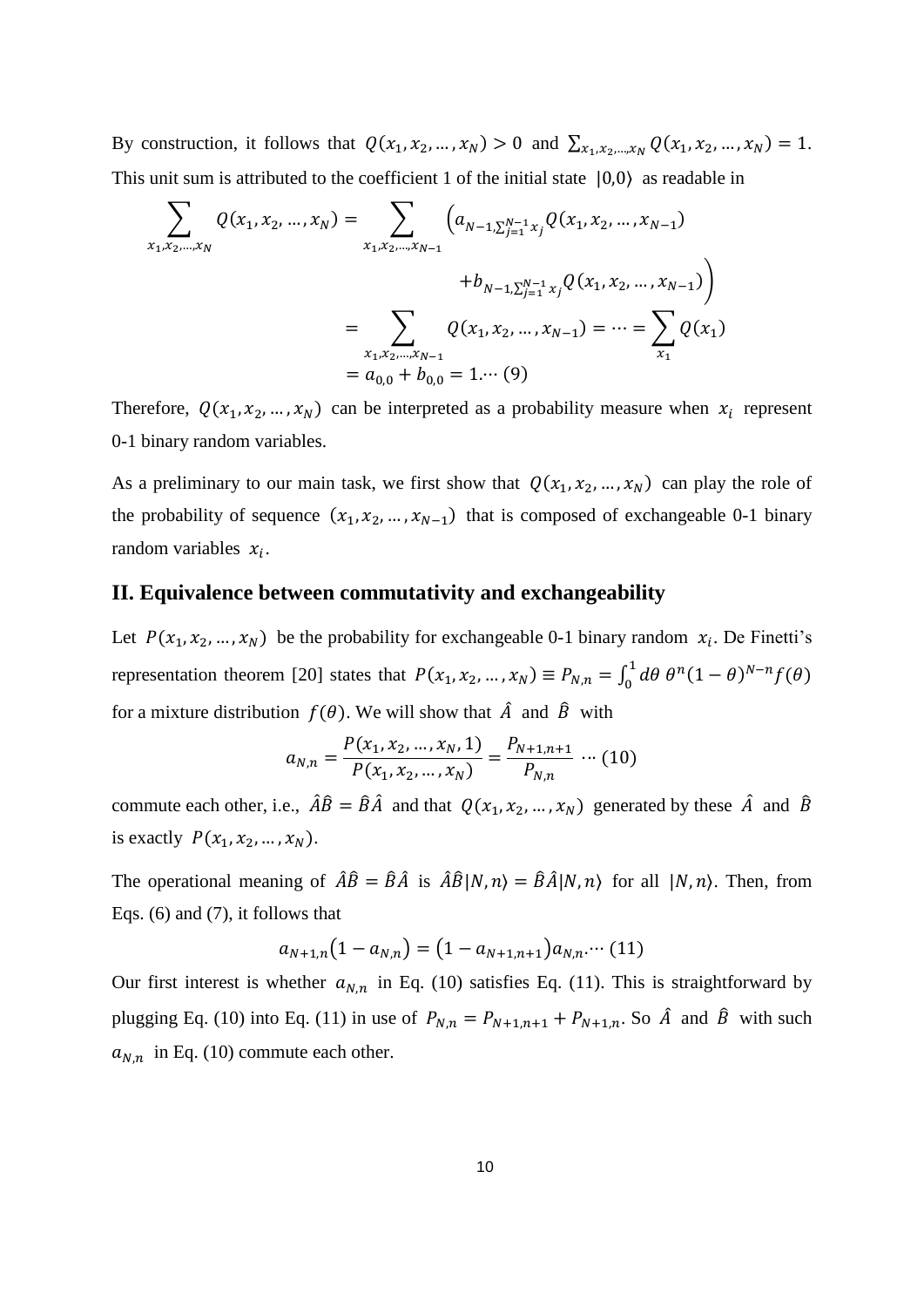If  $\hat{A}\hat{B} = \hat{B}\hat{A}$ ,  $\hat{A}$  and  $\hat{B}$  can be arbitrarily shuffled in the left hand side of Eq. (8). Consider all  $\hat{A}$ s are applied first. Then it follows that  $Q(x_1, x_2, ..., x_N) = \prod_{i=1}^n a_{i-1,i-1} \prod_{i=n+1}^N b_{i-1,n}$ . Using Eq. (10) and  $P_{N,n} = P_{N+1,n+1} + P_{N+1,n}$ , one may write

$$
Q(x_1, x_2, ..., x_N) = \prod_{i=1}^{n} \frac{P_{i,i}}{P_{i-1,i-1}} \prod_{i=n+1}^{N} \frac{P_{i,n}}{P_{i-1,n}} \cdots (12)
$$

to find  $Q(x_1, x_2, ..., x_N) = P_{N,n} = P(x_1, x_2, ..., x_N)$  after the trivial cancellations. For example, Pólya's urn model [34] and its variants [33,35,36] known to generate exchangeable sequences correspond to the sampling procedures specifiable with the commutative pair  $\hat{A}$ and  $\hat{B}$  of  $a_{N,n} = (n + \alpha)/(N + \alpha + \beta)$  for their own  $\alpha$  and  $\beta$ ..

Therefore,  $P(x_1, x_2, ..., x_N)$  of exchangeable random variables can be written as a properly repeated applications of commutative  $\hat{A}$  and  $\hat{B}$  to  $|0,0\rangle$ . Below, this property plays crucial role in the derivation of the differential equation of which Green's functions turn out to be the inference.

### **III. 1/***N***-expansion of the Laplace transform of**  $\sigma_N$

We define an operator  $\partial_{\hat{A}}$  whose operation is  $\partial_{\hat{A}}\hat{A}^m = m\hat{A}^{m-1}$  for integer m. We next introduce an operator  $\langle \cdot |$  acting on any linear combination of  $|m, n \rangle$  to give  $\langle \cdot | \sum_{m,n} c_{m,n} | m, n \rangle = \sum_{m,n} c_{m,n}$ . Let  $P(x_1, x_2, ..., x_N)$  be the probability for the exchangeable  $(x_1, x_2, ...)$  of 0-1 binary random  $x_i$ . Using the technique of the probability generating function [30,36], for the  $m$ -th moment of the random variable  $\sigma_N \equiv (\sum_{i=1}^N x_i)/N$ , one can write with a proper pair of commutative  $\hat{A}$  and  $\hat{B}$  as

$$
\langle \sigma_N^m \rangle = \sum_{\sigma_N} \sigma_N^m P_{\sigma_N}
$$
  
= 
$$
\sum_{\sigma_N} \sigma_N^m \sum_{x_1, x_2, \dots, x_N} P(x_1, x_2, \dots, x_N) \delta_{N \sigma_N, \sum_{i=1}^N x_i}
$$
  
= 
$$
\sum_{x_1, x_2, \dots, x_N} \left( \frac{\sum_{i=1}^N x_i}{N} \right)^m P(x_1, x_2, \dots, x_N)
$$
  
= 
$$
\frac{1}{N^m} \langle \cdot | ((\hat{A} \partial_{\hat{A}})^m (\hat{A} + \hat{B})^N) | 0, 0 \rangle, \dots (13)
$$

where  $\delta_{x,y} = 1$  for  $x = y$  or zero otherwise.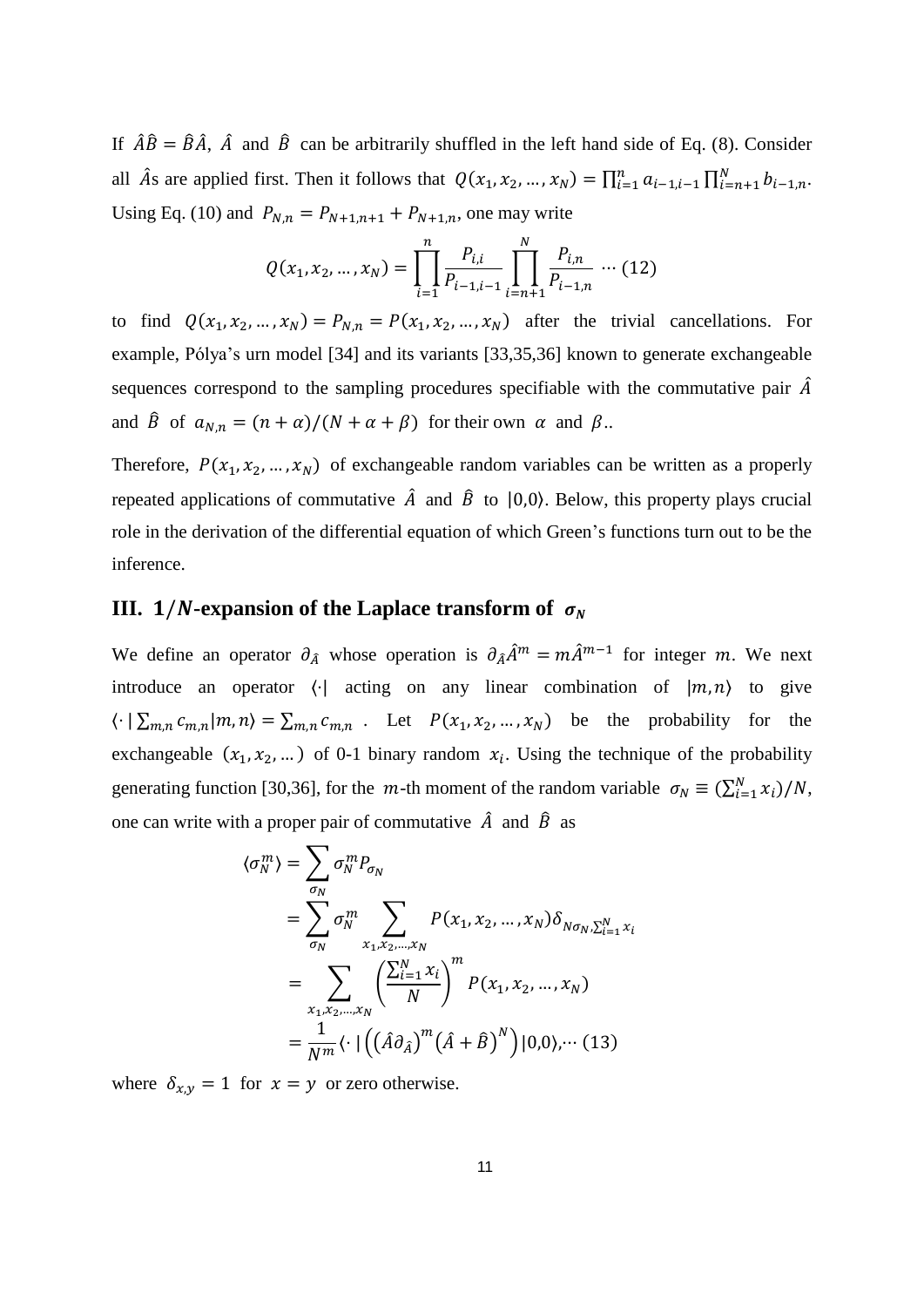We use a few relations to materialize Eq. (13). First, using the commutation relation  $[\partial_{\hat{A}}, \hat{A}] \equiv \partial_{\hat{A}} \hat{A} - \hat{A} \partial_{\hat{A}} = I$ , we get

$$
\left(\hat{A}\partial_{\hat{A}}\right)^m = \sum_{i=1}^m \mu_{m,i} \hat{A}^i \partial_{\hat{A}}^i \cdots (14)
$$

for proper  $\mu_{m,i}$ . We then write

$$
\langle \cdot | \hat{A}^i \partial_{\hat{A}}^i (\hat{A} + \hat{B})^N | 0, 0 \rangle = \left( H(N - i) \prod_{j=0}^{i-1} (N - j) \right) \langle \cdot | \hat{A}^i (\hat{A} + \hat{B})^{N - i} | 0, 0 \rangle
$$
  
\n
$$
= \left( H(N - i) \prod_{j=0}^{i-1} (N - j) \right) \langle \cdot | (\hat{A} + \hat{B})^{N - i} \hat{A}^i | 0, 0 \rangle
$$
  
\n
$$
= \left( H(N - i) \prod_{j=0}^{i-1} (N - j) \right) \langle \cdot | (\hat{A} + \hat{B})^{N - i} \left( \prod_{j=0}^{i-1} a_{j,j} \right) | i, i \rangle
$$
  
\n
$$
= \left( H(N - i) \prod_{j=0}^{i-1} (N - j) \right) \theta_i \langle \cdot | (\hat{A} + \hat{B})^{N - i} | i, i \rangle
$$
  
\n
$$
= \left( H(N - i) \prod_{j=0}^{i-1} (N - j) \right) \theta_i \langle \cdot | ( \hat{A} + \hat{B})^{N - i} | i, i \rangle
$$

where  $H(x)$  is the Heaviside step function assigned with 1 for  $x \ge 0$  or 0 otherwise, and  $\Theta_i \equiv \prod_{j=0}^{i-1} a_{j,j}$ . For the second equality in Eq. (15),  $\hat{A}\hat{B} = \hat{B}\hat{A}$  is used. And, for the last equality, we use the straightforward algebraic result  $\langle \cdot | (\hat{A} + \hat{B})^{N-i} | i, i \rangle = 1$  for all  $N \ge i \ge 0$ , which can be understood as the probability conservation.

Using Eq. (10), we find

$$
\Theta_i = \prod_{j=0}^{i-1} \frac{P_{j+1,j+1}}{P_{j,j}} = \int_0^1 d\theta \; \theta^i f(\theta) \equiv \langle \theta^i \rangle_f \cdots (16)
$$

For the last line of Eq. (15), it is useful to write

$$
\prod_{j=0}^{i-1} (N-j) = \sum_{j=0}^{i-1} (-1)^j \nu_{i,j} N^{i-j}, \cdots (17)
$$

for proper  $v_{i,j}$ .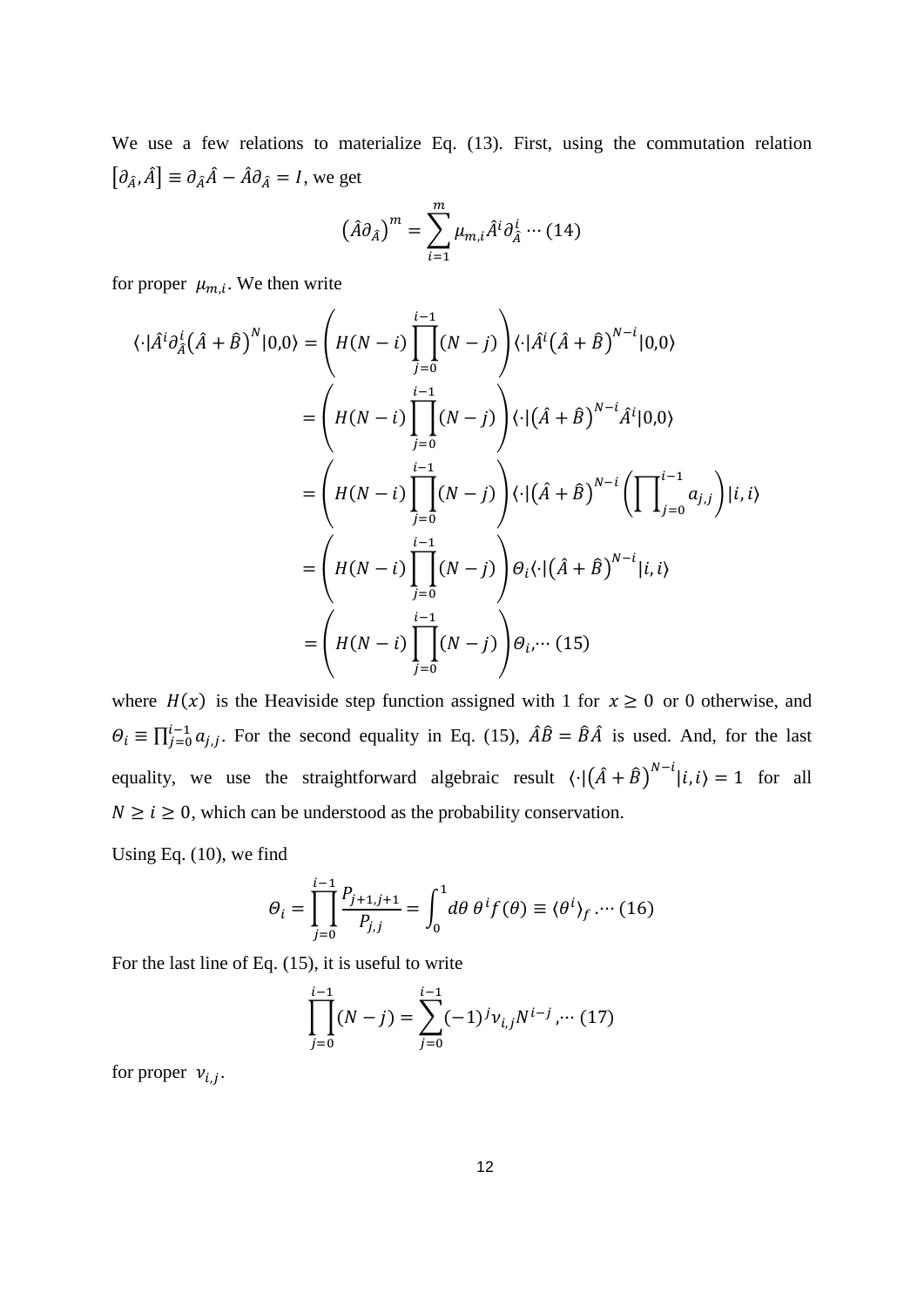Using Eqs. (14)-(17), we find that Eq. (13) leads to

$$
\langle \sigma_N^m \rangle = \delta_{m,0} + \frac{1}{N^m} \sum_{i=1}^m \mu_{m,i} H(N-i) \Theta_i \sum_{j=0}^{i-1} (-1)^j \nu_{i,j} N^{i-j}
$$
  
\n
$$
= \delta_{m,0} + \frac{1}{N^m} \sum_{k=1}^m N^k \sum_{i=1}^m \mu_{m,i} H(N-i) \Theta_i \sum_{j=0}^{i-1} \delta_{k,i-j} (-1)^j \nu_{i,j}
$$
  
\n
$$
= \delta_{m,0} + \frac{1}{N^m} \sum_{k=1}^m N^k \sum_{i=k}^m \mu_{m,i} H(N-i) \Theta_i (-1)^{i-k} \nu_{i,i-k}
$$
  
\n
$$
= \delta_{m,0} + \frac{1}{N^m} \sum_{k=1}^{\min(m,N)} N^k \sum_{i=k}^{\min(m,N)} \mu_{m,i} \Theta_i (-1)^{i-k} \nu_{i,i-k}
$$
  
\n
$$
= \delta_{m,0} + \sum_{k=1}^{\min(m,N)} \frac{1}{N^{m-k}} \sum_{j=0}^{\min(m,N)-k} (-1)^j \mu_{m,k+j} \nu_{k+j,j} \Theta_{k+j}, \dots (18)
$$

where  $min(x, y)$  is not the larger one out of  $x$  and  $y$ .

We will expand the Laplace transform of  $P_{\sigma_N}$ ,  $\langle e^{-\sigma_N} \rangle$ , in powers of 1/N. Using Eq. (18), we have that

$$
\langle e^{-s\sigma_N} \rangle = \left\langle \sum_{m=0}^{\infty} \frac{(-s\sigma_N)^m}{m!} \right\rangle
$$
  
\n
$$
= 1 + \sum_{m=1}^{\infty} \frac{(-s)^m}{m!} \sum_{k=1}^{\min(m,N)} \frac{1}{N^{m-k}} \sum_{j=0}^{\min(m,N)-k} (-1)^j \mu_{m,k+j} \nu_{k+j,j} \theta_{k+j}
$$
  
\n
$$
= 1 + \sum_{i=0}^{\infty} \frac{1}{N^i} \sum_{m=i+1}^{i+N} \sum_{k=1}^{\min(m,N)} \delta_{i,m-k} \frac{(-s)^m}{m!} \sum_{j=0}^{\min(m,N)-k} (-1)^j \mu_{m,k+j} \nu_{k+j,j} \theta_{k+j}
$$
  
\n
$$
= 1 + \sum_{i=0}^{\infty} \frac{1}{N^i} \sum_{m=i+1}^{i+N} \frac{(-s)^m}{m!} \sum_{j=0}^{\min(m,N)+i-m} (-1)^j \mu_{m,m-i+j} \nu_{m-i+j,j} \theta_{m-i+j}
$$
  
\n
$$
= 1 + \sum_{i=0}^{\infty} \frac{1}{N^i} \sum_{k=1}^N \frac{(-s)^{i+k}}{(i+k)!} \sum_{j=0}^{\min(i+k,N)-k} (-1)^j \mu_{i+k,k+j} \nu_{k+j,j} \theta_{k+j}
$$
  
\n
$$
\equiv \sum_{i=0}^{\infty} \frac{1}{N^i} \Gamma_i(N,s) \dots (19)
$$

We below argue that  $\lim_{N\to\infty} |I_i(N, s)| < \infty$  for all *i*.

**IV.**  $\lim_{N\to\infty} |r_i(N,s)| < \infty$  for all *i*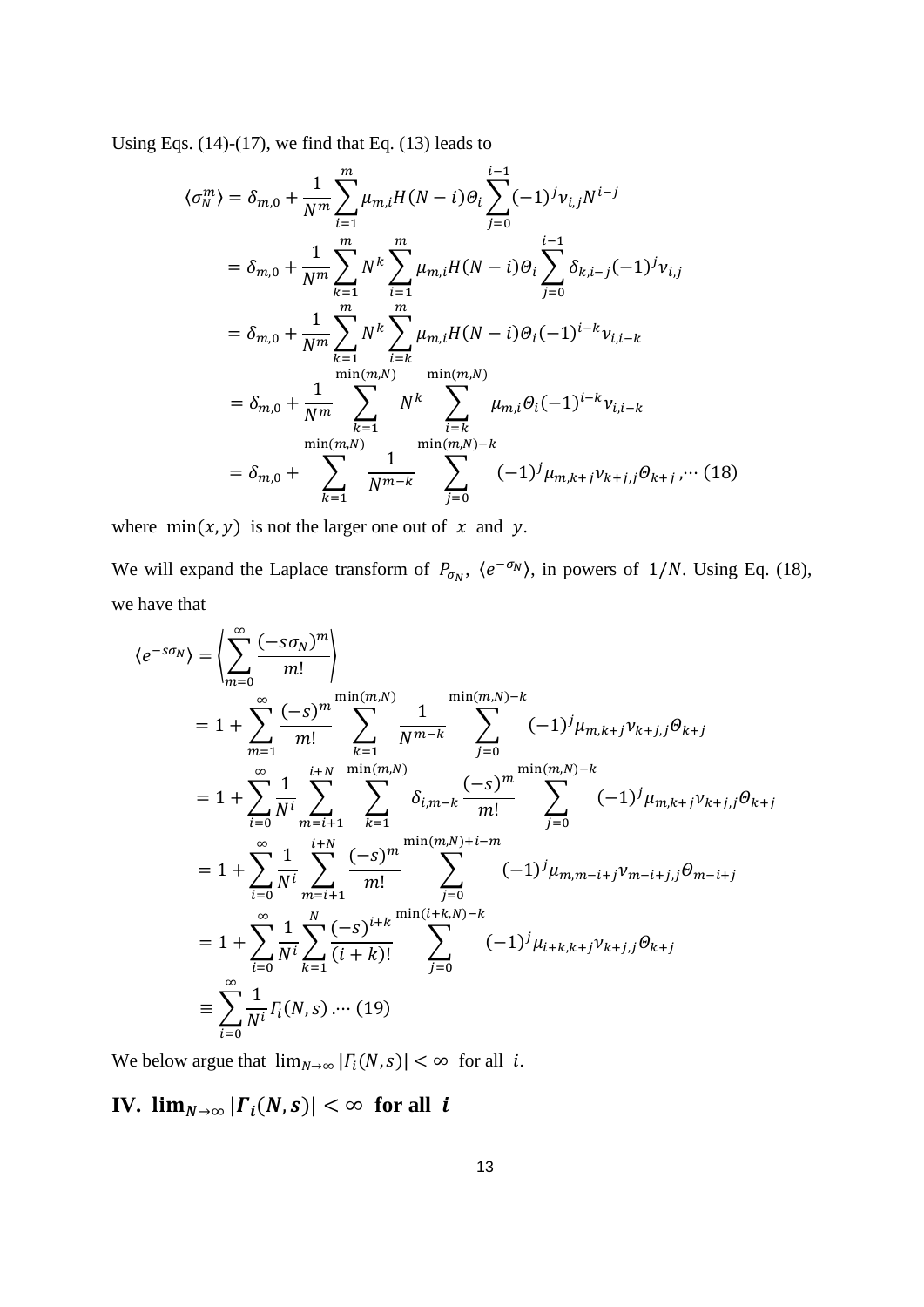For a sequence composed of independent and identically distributed (IID) binary random variables  $x_i$  of 1 or 0 with probability p of  $x_i = 1$ , it is known [30,31]

$$
\langle e^{-s\sigma_N}\rangle_{\text{IID}} = \left(1 - p + p e^{-s/N}\right)^N \cdots (20)
$$

As an analytic continuation of Eq. (20), we consider a function  $g(y, s) = (1 - p + pe^{-sy})^{1/y}$ with  $g(0, s) = e^{-sp}$  for a continuous variable y. From the Taylor expansion of  $g(y, s)$ around  $y = 0$  for a fixed s, we find  $|g^{(i)}(0, s)| < \infty$  where  $g^{(i)}(0, s)$  is the *i*-th derivative of  $q(y, s)$  at  $y = 0$ .

Since IID sequence is exchangeable, Eq. (19) also holds for IID case. Thus from  $\langle e^{-s\sigma_N}\rangle_{\text{IID}} = \sum_{i=0}^{\infty} (1/N^i) \Gamma_i(N, s)_{\text{IID}}$ , it follows that  $\Gamma_i(\infty, s)_{\text{IID}} = g^{(i)}(0, s)$ . One then knows  $|\Gamma_i(\infty, s)|_{\text{IID}}| < \infty$ .

The right hand side of Eq. (20) can be expanded as

$$
\left(1+p\sum_{n=1}^{\infty}\frac{(-s/N)^n}{n!}\right)^N = \sum_{i=0}^{\infty}\frac{1}{N^i}\sum_{j=0}^N\gamma_{i,j}(s)p^j\ldots (21)
$$

Then, one can know that  $\Gamma_i(\infty, s)_{\text{IID}} = \sum_{j=0}^{\infty} \gamma_{i,j}(s) p^j$  is convergent for all p and s. Comparing it with Eq. (19), one gets  $\Gamma_i(\infty, s) = \sum_{j=0}^{\infty} \gamma_{i,j}(s) \Theta_j$ . Then, for all *i* one finds

$$
|I_i(\infty, s)| = \left| \sum_{j=0}^{\infty} \gamma_{i,j}(s) \theta_j \right| \le \sum_{j=0}^{\infty} \gamma_{i,j}(-|s|) \theta_j \le \sum_{j=0}^{\infty} \gamma_{i,j}(-|s|) < \infty \quad \dots (22)
$$

in the fact that  $0 \le \Theta_j = \langle \theta^j \rangle_f \le 1$ . The final inequality of Eq. (22) comes from the IID case with  $p = 1$ .

### **V. Differential equation with leading correction**

 $\mu_{m,m} = \nu_{m,0} = 1$  is trivial and  $\mu_{m,m-1} = \nu_{m,1} = m(m-1)/2$  is easily arguable. Using these, one may rewrite Eq. (19) as

$$
\langle e^{-s\sigma_N} \rangle = \sum_{m=0}^{N} \frac{\langle (-s\theta)^m \rangle_f}{m!} + \frac{1}{2N} \sum_{m=0}^{N-1} \frac{(-s)\langle (-s\theta)^{m+1} \rangle_f - \langle (-s\theta)^{m+2} \rangle_f}{m!} + \mathcal{O}(1/N^2) \cdots (23)
$$

We can extend the upper bounds of the summations to  $\infty$  with no harm up to  $O(1/N)$ . Then,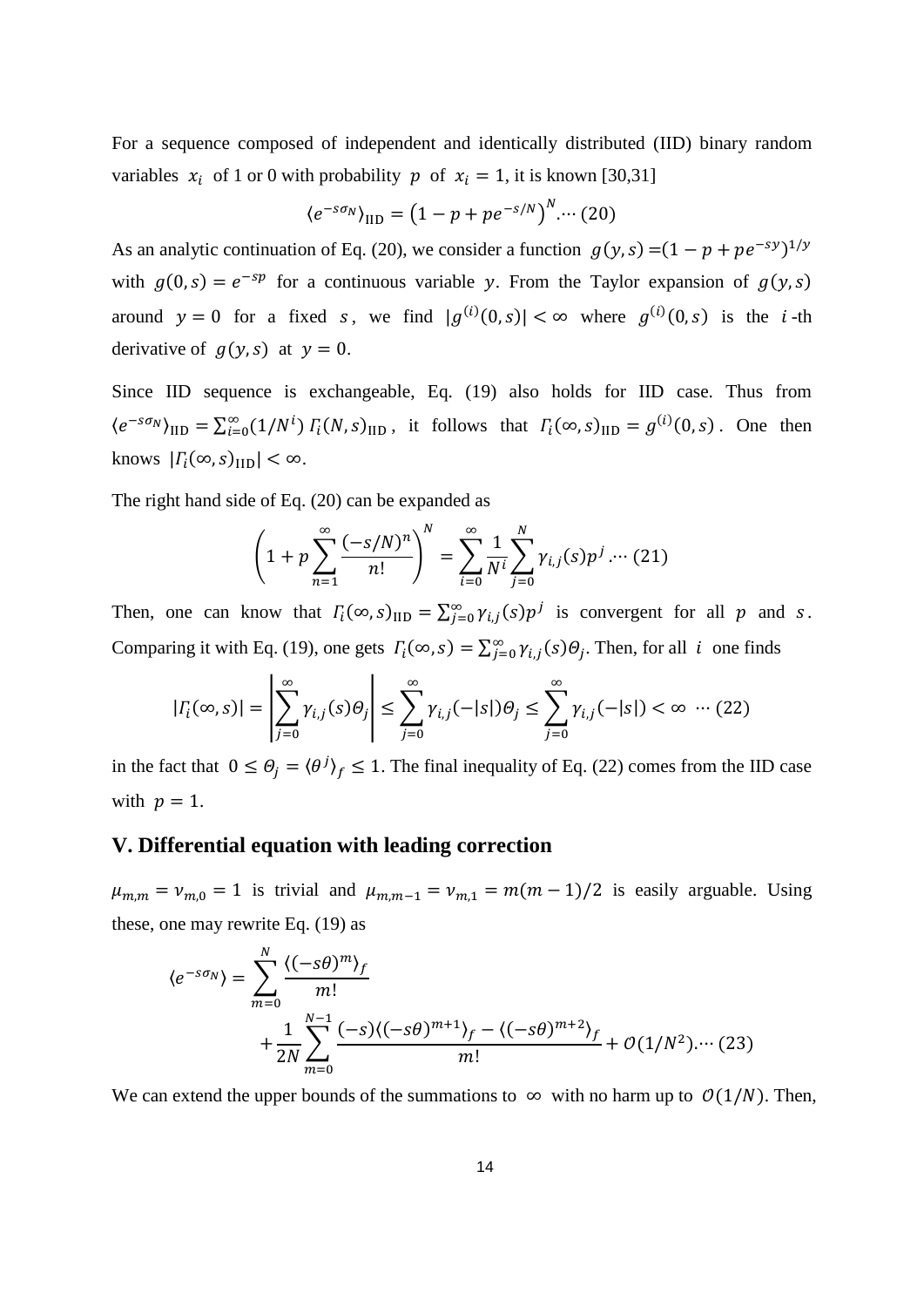the right hand side of Eq. (23) corresponds to  $\mathcal{L}{f(\theta)}(s) + (s^2/2N)\mathcal{L}{\theta(1-\theta)f(\theta)}(s)$ , where  $\mathcal{L}{f(\theta)}(s)$  is the Laplace transform [29] of  $f(\theta)$  to s-domain. By the inverse Laplace transform for both sides of Eq. (23) while ignoring the higher order terms, we obtain

$$
\sum_{\sigma_N} P_{\sigma_N} \delta(\theta - \sigma_N) = \left( 1 + \frac{1}{2N} \frac{d^2}{d\theta^2} \theta(1 - \theta) \right) f(\theta)
$$
  
= 
$$
\frac{1}{2N} \left( \theta(1 - \theta) \frac{d^2}{d\theta^2} + (2 - 4\theta) \frac{d}{d\theta} - 2(1 - N) \right) f(\theta)
$$
  

$$
\equiv \hat{L}_{\theta} f(\theta) \cdots (24)
$$

Note  $\hat{L}_{\theta}$  is a hypergeometric differential operator [29], of which homogeneous solution is given by a linear combination of hypergeometric functions  $\mathcal{H}(\theta) = {}_2F_1(c_+, c_-, 2; \theta)$  for  $c_{\pm} = (3 \pm \sqrt{8N+1})/2$  and  $\mathcal{R}(\theta) = \mathcal{H}(1-\theta)$ . Equation (24) is the very Eq. (2).

# **VI.** Construction of  $g_{\sigma_N,d}(\theta)$

Let  $M_{\sigma_N}(\theta)$  represent the mathematical solutions of Eq. (24) for  $P_{\sigma'_N} = \delta_{\sigma'_N, \sigma_N}$ , i.e.,  $\hat{L}_{\theta}M_{\sigma_N}(\theta) = \delta(\theta - \sigma_N)$ . Then, it can be written formally as  $M_{\sigma_N}(\theta) = \sum_{i=0}^{N-1} (h_i \mathcal{H}(\theta) +$  $r_i \mathcal{R}(\theta)$ )  $H(\theta - i/N)H((i + 1)/N - \theta)$  with proper  $h_i$  and  $r_i$  chosen in the consideration of the  $P_{\sigma_N'}$ . For  $g_{\sigma_N,d}(\theta)$  of property of two vanishing segments and non-negative middle part,  $\{h_i, r_i\}$  is additionally restricted. Below, we demonstrate how  $h_i$  and  $r_i$  are specified. We first consider  $1/N \le \sigma_N \le (1 - 1/N)$  case, and then  $\sigma_N = 0.1$  case. We often denote  $N\sigma_N$  with *n* for simplicity,

Firstly,  $r_0 = 0$  is required because  $\mathcal{R}(\theta)$  is not integrable on any interval including  $\theta = 0$ . Next, integration of Eq. (24) over the infinitesimal interval including  $\theta = 0$  gives  $h_0 \mathcal{H}(0^+) = 0$  in that there is no delta peak at  $\theta = 0$  (no distribution is assumed for  $\theta < 0$ with no harm). Then, with  $r_0 = h_0 = 0$ , we have the vanishing segment,  $g_{\sigma_N,d}(\theta) = 0$  for  $0 < \theta < 1/N$ . As there is no delta peak at  $\theta = i/N$  for  $i \leq N\sigma_N - 1$  (note the current interest is  $g_{\sigma_N, d}(\theta)$  whose inhomogeneity source is at  $\theta = \sigma_N$  only), one may extend the vanishing profile up to  $\theta = \sigma_N^-$  in the use of  $h_i = r_i = 0$  while obeying Eq. (24) till there. See the black bold line from  $\theta = 0$  in Fig. 1(A).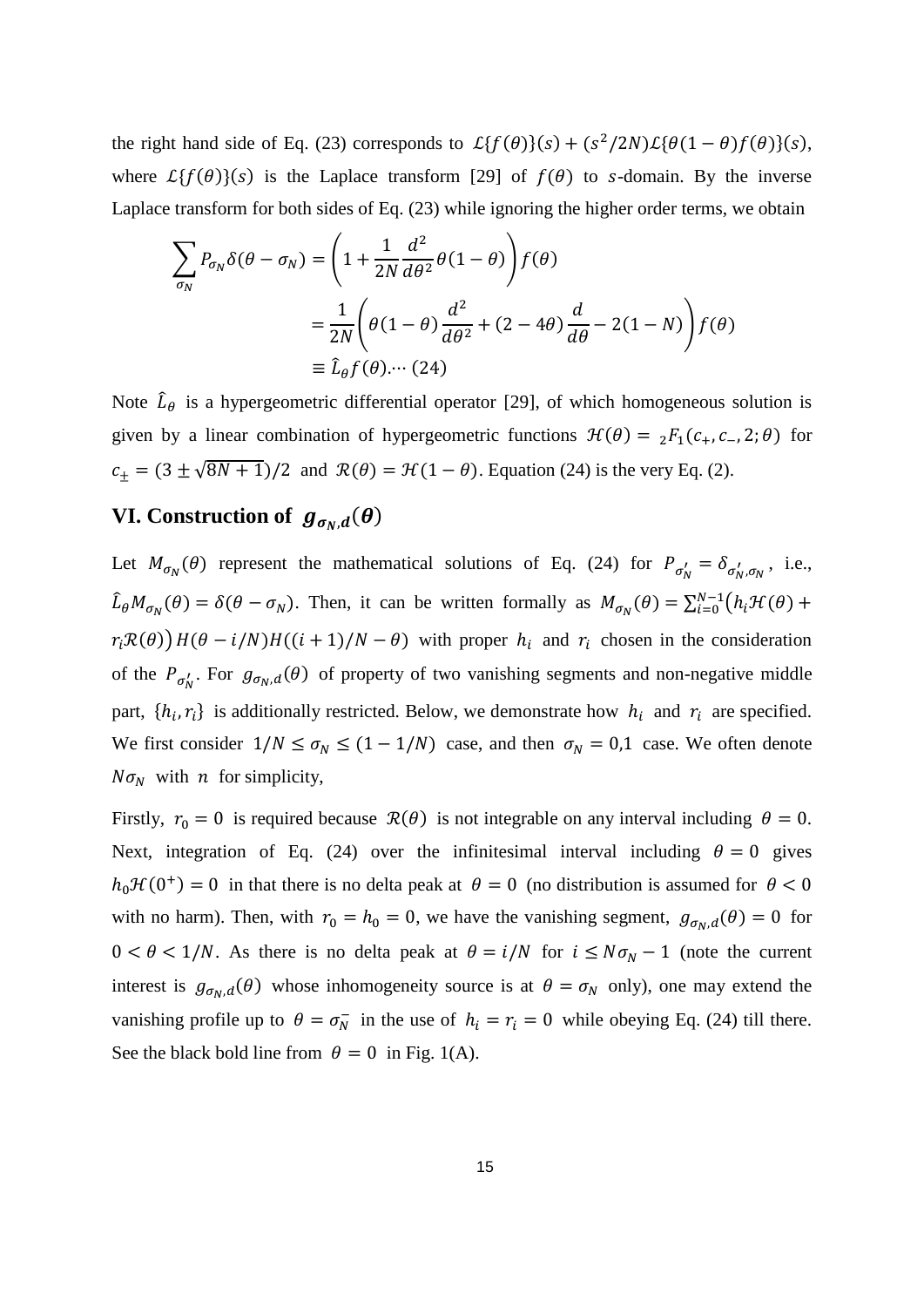Further extension of the vanishing profile to the slot labeled with  $i = n = N\sigma_N$ , i.e., to the region of  $\sigma_N < \theta < \sigma_N + 1/N$  is forbidden because there is unit heterogeneity at  $\theta = \sigma_N$ . The unit heterogeneity for Green's function and  $h_{n-1} = r_{n-1} = 0$  so far are then plugged into Eq. (24) to give

$$
\frac{d}{d\theta}\theta(1-\theta)\big(h_n\mathcal{H}(\theta)+r_n\mathcal{R}(\theta)\big)\Big|_{\theta=\sigma_N^+}=2N\cdots(25)
$$

This shows that a non-trivial profile is required for  $\sigma_N < \theta < \sigma_N + 1/N$ , instead of vanishing one. The non-trivial profile appearing this way can be extended up to certain  $\theta = (d/N)^{-1}$  for an integer d (by the assumed differentiability of the solution of Eq. (24) in each slots, *d* should be an integer). This is done with  $h_i = h_n$  and  $r_i = r_n$  for  $n + 1 \le$  $i \leq d - 1$ . Note such extension is compatible with no heterogeneity for  $\theta > \sigma_N$ . Beyond  $\theta = d/N$ , we assign the vanishing profile again till  $\theta = 1$ . See the black bold line for  $\theta > d/N$  in Fig. 1(A). This is also compatible with no heterogeneity in  $\theta > d/N$ . For the no heterogeneity at  $\theta = d/N$ , Eq. (24) requires

$$
\frac{d}{d\theta}\theta(1-\theta)\big(h_n\mathcal{H}(\theta)+r_n\mathcal{R}(\theta)\big)\bigg|_{\theta=(d/N)^-}=0\ldots(26)
$$

Finally, because we are interested in such  $g_{\sigma_N, d}(\theta)$  that is a distribution, it is required that

$$
h_n \mathcal{H}(\theta) + r_n \mathcal{R}(\theta) \ge 0 \quad (27)
$$

for  $\sigma_N < \theta < d/N$ . This inequality imposes maximum value  $d_+ = d_+(\sigma_N)$  on d.

Solving Eqs. (25) and (26) for  $h_n$  and  $r_n$  in the condition of Eq. (27), one obtains  $g_{\sigma_N,d}(\theta) = h\mathcal{H}(\theta) + r\mathcal{R}(\theta)$  for  $\sigma_N < \theta < d/N$  with  $h = h_n$  and  $r = r_n$  depending on d. That is, each  $d = n + 1, n + 2, \ldots, d_{+}$  gives its own  $g_{\sigma_N, d}(\theta)$ . The blue bold curve in Fig. 1(A) shows an example obtained this way.

All the steps explained above are also possible in the backward direction from  $\theta = 1$  to  $\theta = 0$  while giving non-trivial part on  $d/N < \theta < \sigma_N$  with  $d_{-}$ , the minimum of d. The bold curves drawn for  $\theta < \sigma_N$  in Fig. 1(B) are the examples. When  $n = 1$ , only forward steps are possible with trivial  $d = 1$ . Similarly, when  $n = N - 1$ , the case is backward only with  $d_+ = N - 1$ .  $g_{\sigma_N, d}(\theta)$ 's constructed this way for both forward and backward directions become the very generative units for the general construction of  $G_{\sigma_N}(\theta)$ .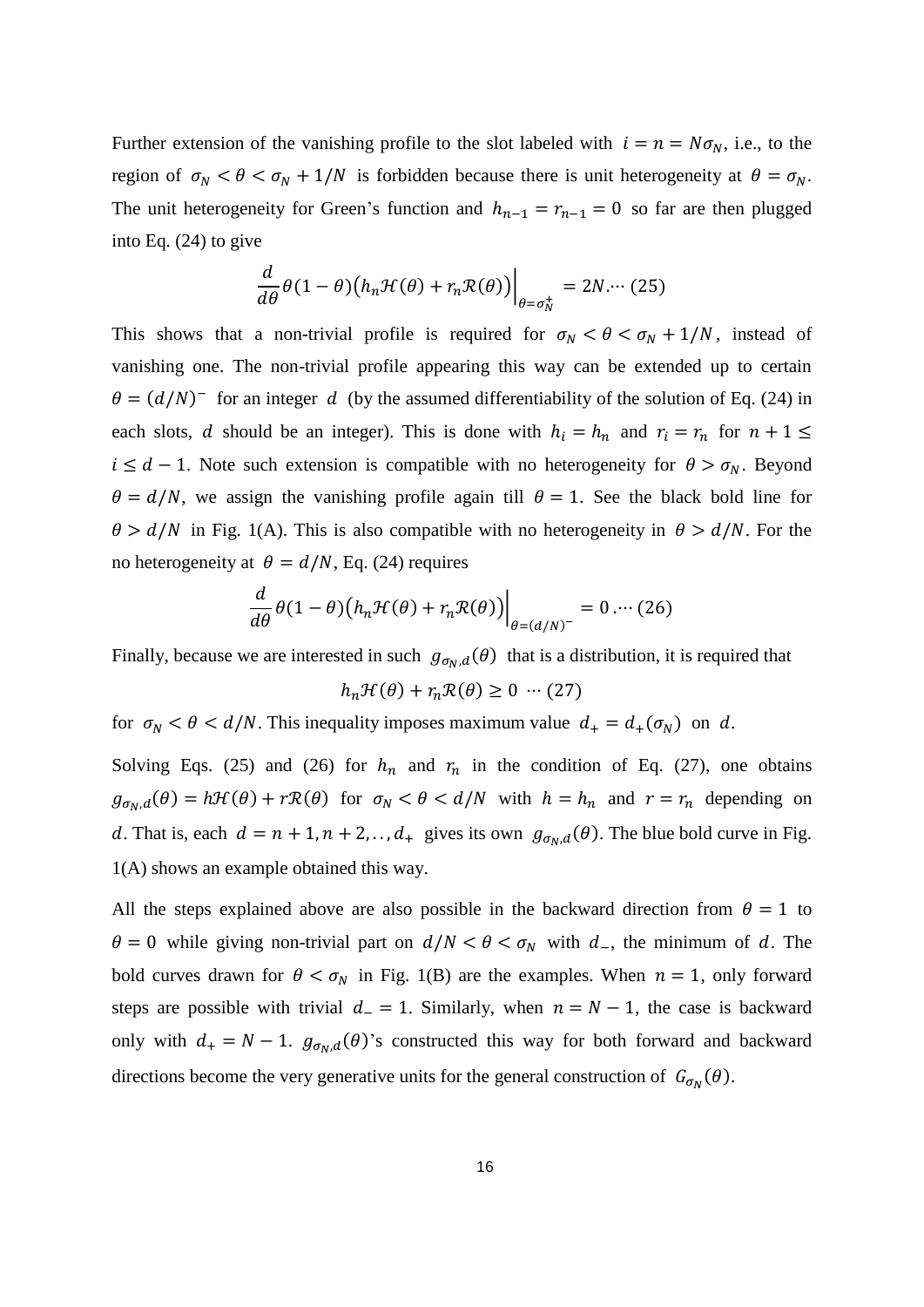When  $\sigma_N = 0$ , Eq. (24) with unit heterogeneity at  $\theta = 0$  gives  $G_0(\theta) = 2N\mathcal{H}(\theta)$  for  $0 < \theta < 1/N$ . One then finds  $\int_0^{1/N} d\theta G_0(\theta)$  $\int_0^{1/N} d\theta G_0(\theta) > 1$  by  $\mathcal{H}'(0) = 1 - N$  and the convexity of  $H(\theta)$  in the integration interval; the former is a consequence of the well-known property of hypergeometric function,  ${}_2F'_1(a, b, c; x) = (ab/c) {}_2F_1(a + 1, b + 1, c + 1; x)$  [29], and the latter is backed up by numerical observation. Hence,  $G_0(\theta)$  cannot meet the requirement for distribution. Similarly, when  $\sigma_N = 1$ ,  $G_1(\theta)$  is not a distribution because  $\int_{1-1/N}^{1} d\theta G_1(\theta)$  $\int_{1-1/N}^{1} d\theta G_1(\theta) = \int_{1-1/N}^{1} d\theta 2N \mathcal{R}(\theta)$ <sup>-1</sup><sub>1−1/N</sub> dθ2NR(θ) =  $\int_0^{1/N} d\theta G_0(\theta)$  $\int_0^{1/N} d\theta G_0(\theta)$  by  $\mathcal{R}(\theta) = \mathcal{H}(1-\theta)$  .

Consequently, the associated unit such as  $g_{0,1}(\theta)$  or  $g_{1,N-1}(\theta)$ , for example, does not exist.

# **References**

- 1. T. Bayes, R. Price, An essay towards solving a problem in the doctrine of chances, *Phil Trans* **53**, 370-418 (1763).
- 2. P. S. Laplace, *Essai philosophique sur les probabilités* (Courcier, Paris, 1814).
- 3. J. Ladyman, *Understanding Philosophy of Science* (Routledge, Oxfordshire, 2002).
- 4. The Stanford Encyclopedia of Philosophy. URL: https://plato.stanford.edu/entries/confirmation.
- 5. Statistical inference. Encyclopedia of Mathematics. URL: http://encyclopediaofmath.org/index.php?title=Statistical\_inference&oldid=37804.
- 6. J. M. Keynes, *A Treatise on Probability* (Macmillan & Co, London, 1921).
- 7. F. P. Ramsey (1931), *Truth and Probability (1926)*. The Foundations of Mathematics and other Logical Essays, Ch. VII, p.156-198, edited by R. B. Braithwaite, London: Kegan, Paul, Trench, Trubner & Co., New York: Harcourt, Brace and Company 1999 electronic edition.
- 8. D. Corfield, J. Williamson, Eds., *Foundations of Bayesianism* (Springer, London, 2001).
- 9. E. T. Jaynes, *Probability Theory: The Logic of Science*, G. L. Bretthorst Ed. (Cambridge University Press, Cambridge, 2003).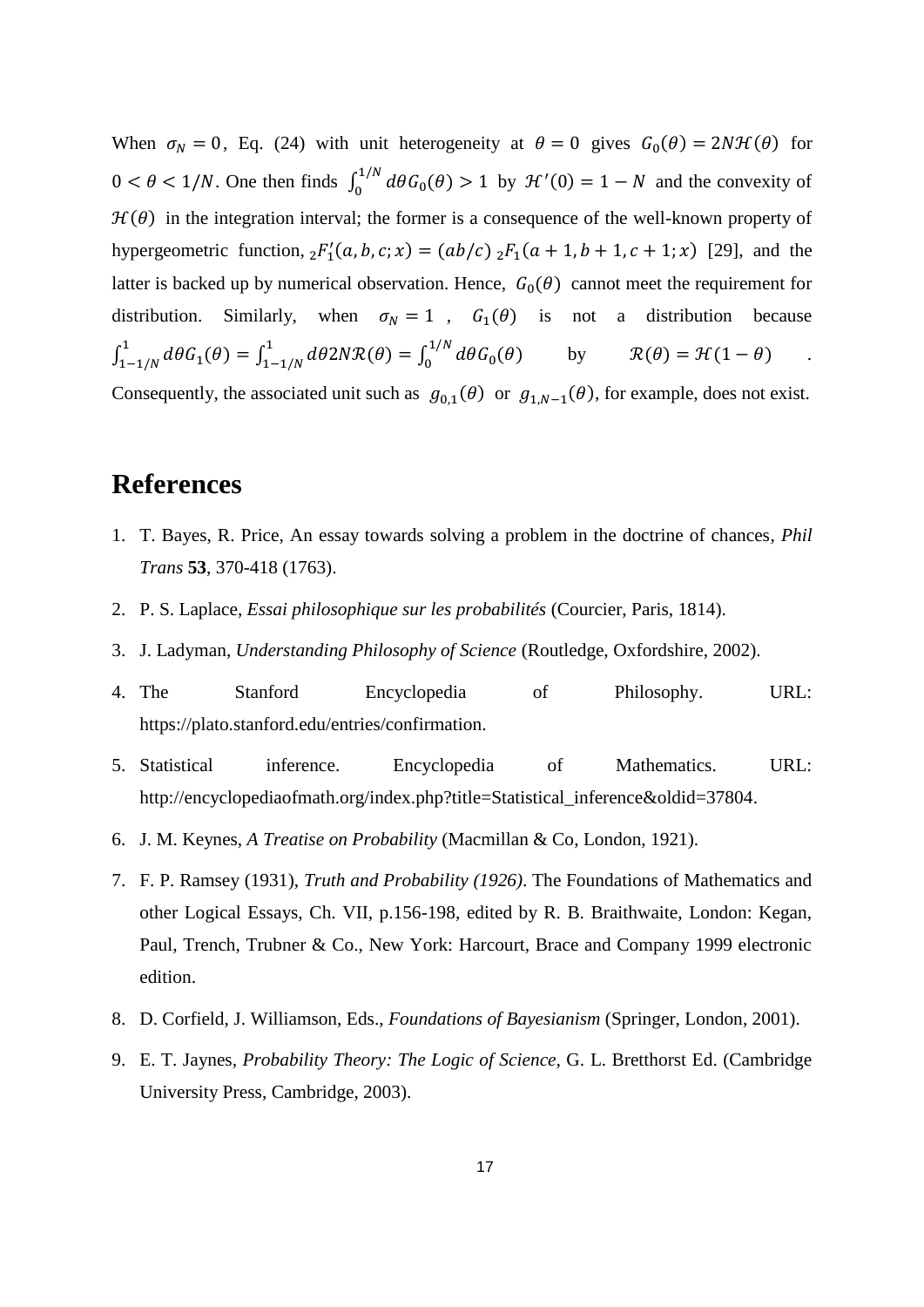- 10. R. A. Fisher, On the Mathematical Foundations of Theoretical Statistics, *Philosophical Transactions of the Royal Society of London, Series A* **222**, 309-368 (1922).
- 11. R. A. Fisher, *Statistical Methods for Research Workers* (Oliver & Boyd, Edinburgh, 1925)
- 12. J. Neyman and E. S. Pearson, On the Use and Interpretation of Certain Test Criteria for Purposes of Statistical Inference: Part I, *Biometrika* **20A**, 175-240 (1928)
- 13. J. Neyman, Outline of a Theory of Statistical Estimation Based on the Classical Theory of Probability, *Philosophical Transactions of the Royal Society, Series* A **236**, 333-380 (1937).
- 14. H. Cramer, *Mathematical Methods of Statistics* (Princeton University Press, New Jersey,1999).
- 15. G. Gigerenzer, Z. Swijtink, T. Porter, L. Daston, J. Beatty, and L. Kruger, *The Empire of Chance: How Probability Changed Everyday Life* (Cambridge University Press, 1989).
- 16. L. Wilkinson, Statistical Methods in Psychology Journals, *American Psychologist* **54**, 594-604 (1999)
- 17. N. Colegrave, Confidence intervals are a more useful complement to nonsignificant tests than are power calculations, *Behavioral Ecology* **14**, 446-447 (2003).
- 18. D. Curran-Everett, Guidelines for reporting statistics in journals published by the American Physiological Society, *Am J Physiol Cell Physiol* **287**, C243–C245 (2004).
- 19. J. H. McDonald, *Handbook of biological statistics*, 3rd ed. (Sparky House Publishing, Baltimore, 2014)
- 20. B. D. Finetti, La Prevision: Ses Lois Logiques, Ses Sources Subjectives, *Annales de l'Institut Henri Poincare* **7**, 1-68 (1937).
- 21. A. Bach, *Indistinguishable Classical Particles* (Springer, Berlin, 1997).
- 22. J. F. C. Kingman, Uses of exchangeability, *The Annals of Probability* **6**, 183-197 (1978).
- 23. D. V. Lindley, M. R. Novick, The role of exchangeability in inference, *The Annals of Statistics* **9**, 45-58 (1981).